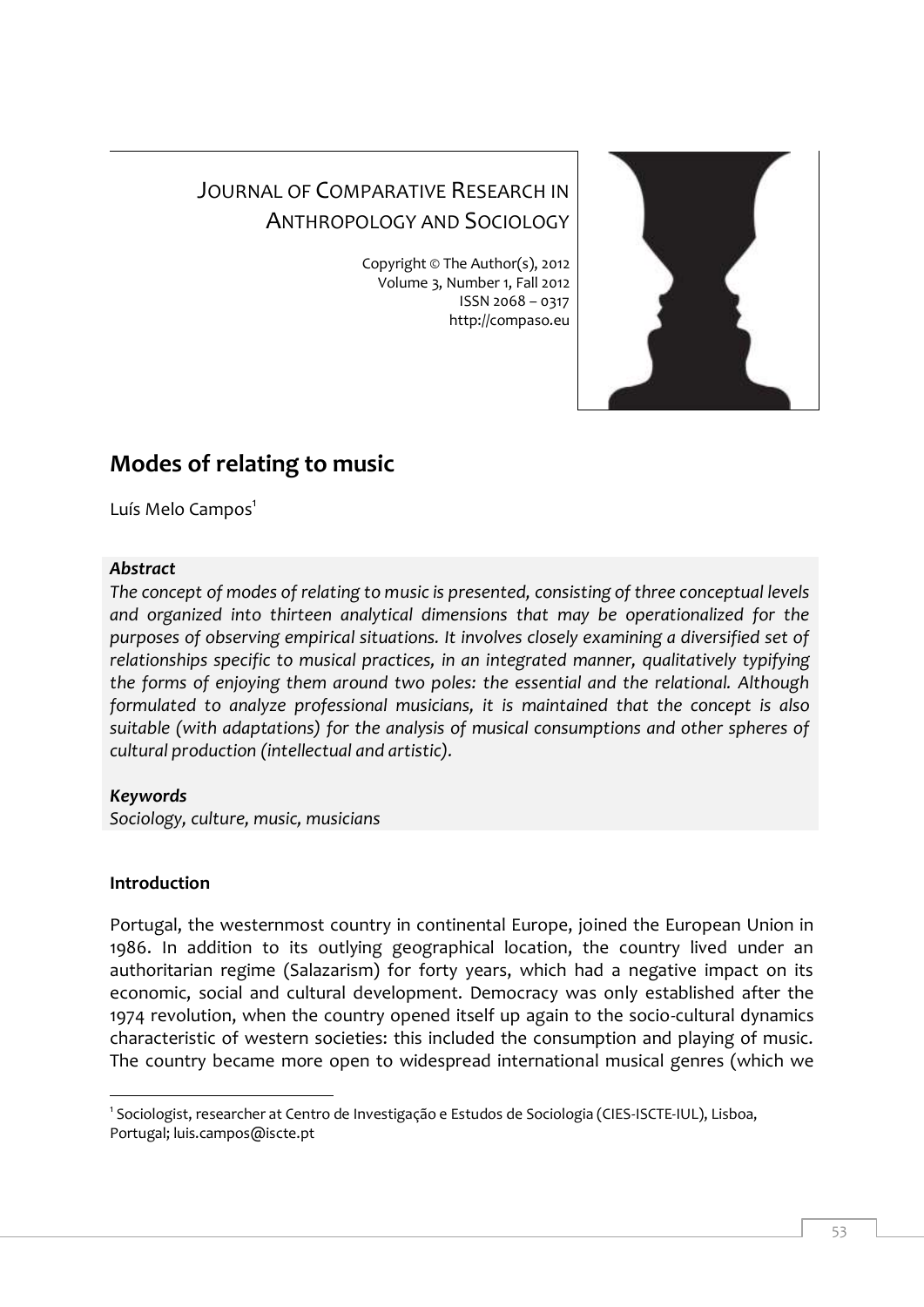can call pop/rock), and also to the emergence and consolidation of more marginal musical genres (such as jazz). At the same time, musical genres with traditional roots were revitalized, which to a large extent involved new performers taking over the lead. Nonetheless, in comparison with other European countries, we should stress that there is little tradition of the teaching (and playing) of music and that this situation did not change substantially in the wake of the revolution.

This article seeks to present the concept of *modes of relating to music*, which is the main substantive finding of an original sociological study based on the following line of enquiry: how are life-courses, experiences and aspirations modelled around musical objects and practices?

As this is a potentially universal question, the normal contingencies of a research process led us to concentrate on the sub-universe of professional musicians (composers and performers with a musical career, focusing on their condition of music makers/producers), in order to assess the hypotheses that: a) there are different *modes of relating to music*; and b) they are connected in a congruous manner to different musical genres. So, on the basis of a typology of musical genres designed to be fairly comprehensive, we interviewed<sup>2</sup> 24 Portuguese musicians who can be categorised as follows: six in the area of academic music, $^3$  six in pop/rock, six in jazz and six in the field of traditional Portuguese music, which then subdivides into *fado* (four representatives) and non-*fado* (two representatives).<sup>4</sup>

It should be stressed that the construction of the concept of *modes of relating to music* was deeply based in the analysis of the collected data, involving an intense dialogue between theoretical questions and problems, on the one hand, and observable empirical situations on the other.

I

 $2$  The interview guide was draw in order to get a life-story of de respondents centred on their musical experiences, from childhood until present time and future expectations. Interview guide is presented in Appendix I (for more details, see Campos, 2008). Since interviews were the main source for data collection, it is possible to argue that the expression "modes of speaking of one's relation to music" would be more appropriated in this study than "modes of relating to music". Regarding this dilemma, the relation between speaking of one's relation to music and cultural frames and references is discussed below (see: Points for discussion 1).

 $3$  The expression "academic music" is used to refer to what it commonly called classical music, relating to an entire tradition of musical art in Western culture. The choice of this expression is due in part to the unsatisfactory nature of the alternatives (for example, the expression "classical music" refers, strictly speaking, only to a limited historical period) and is also explained by the fact that, with rare exceptions, practitioners have to study for a long period at a music academy. This is the criterion selected here, though it is very likely that some readers will find the expression equally unsatisfactory…

<sup>&</sup>lt;sup>4</sup> Initially conceived as a group with a reasonable level of internal homogeneity (as the other musical genres considered), empirical analysis revealed significant discontinuities. From a theoretical point of view, the division between *fado* and non-*fado* might be understood in the light of the fact that *fado* is much more popular (in terms of dissemination and recognition, and also in terms of the way it is learned, which is significantly based on oral tradition), whilst non-*fado* traditional Portuguese music is restricted to a number of niches for conservation and dissemination, and is normally associated with more formalized approaches to musical learning.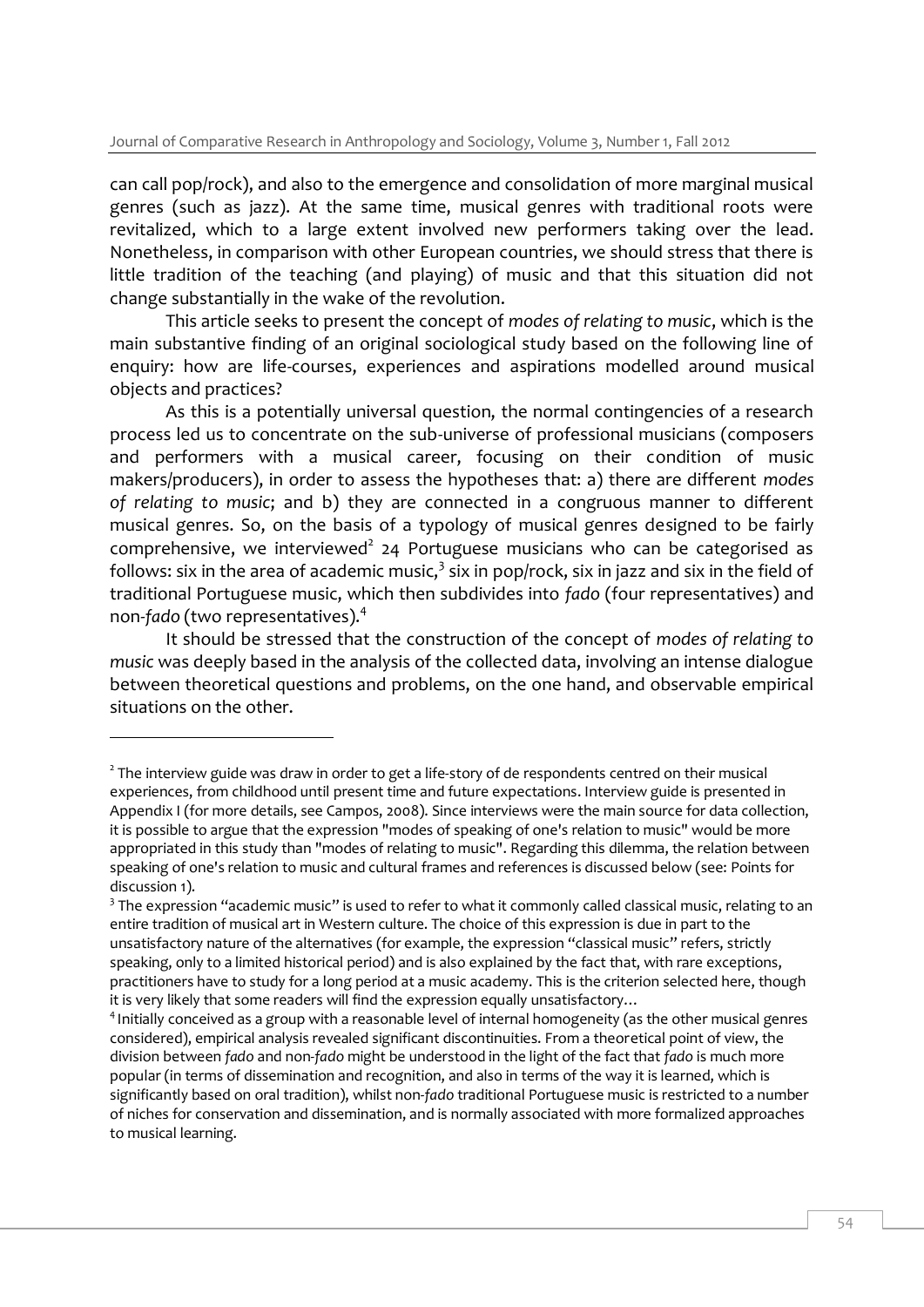Anyway, rather than discuss the data, $^5$  this paper aims to present the concept itself, which is proposed as a theoretical frame to analyse empirical data. We follow the Max Weber (1979) principles regarding conceptual constructs as the *ideal type*. This also means that the *modes of relating to music* typified above mustn't be imposed onto empirical reality, but are instead intended to facilitate the observation of this reality. The concept identifies a set of analytical dimensions and establishes parameters for their main values (substantial values) thereby providing a helpful tool to guide the discussion of empirical cases and particularly of the axes around which empirical variability or convergence is generated. Furthermore, we believe that the achieved typology of *modes of relating to music* provides a very substantial and integrated guide to analyse musical identities.

Regarding literature review, $6$  it is possible to argue that the singularity of this study lies on two major concerns: 1) comprehensive perspective over musical objects, covering the distinction between pop, traditional and high/classical culture; 2) the major purpose of this study is not merely to typify and account for certain variables, such as the times, spaces and forms in which music occurs, taken as relatively independent, and correlating them to the socio-cultural profiles of the actors; the concept of *modes of relating to music* constitutes a form of considering a diversified range of specific dimensions of musical practices, integrating them as a consistent analytical unit.

#### **The concept of** *modes of relating to music*

The concept of *modes of relating to music* consists of three conceptual levels, covering thirteen analytical dimensions which can be used to observe and measure empirical situations, as described below:

#### *A) Musical skills and learning contexts*

This conceptual level involves three objective analytical dimensions (level of formal musical training, practice intensity, and authorship of musical compositions and arrangements) and one subjective analytical dimension (the relative importance of work and talent to the person's musical and artistic enterprise):

A1] Level of formal musical learning: by formal musical learning we understand attendance at educational establishments or private lessons with music teachers. Formal teaching is not the only way to acquire musical skills (theoretical or practical).

However, it is known that there is a close relationship between formal musical teaching and the Western serious music tradition and, more recently, jazz. Musical genres with more traditional roots tend to be transmitted rather through traditional oral means and informal learning. In comparison with informal learning contexts, it is presumed to be indisputable that undergoing continuous formal musical training may lead the

 5 For a full presentation of methodological issues and discussion of data see Campos, 2008.

 $^6$  For a literature review regarding music and musicians as a sociological problem, see Campos (2007; 2008).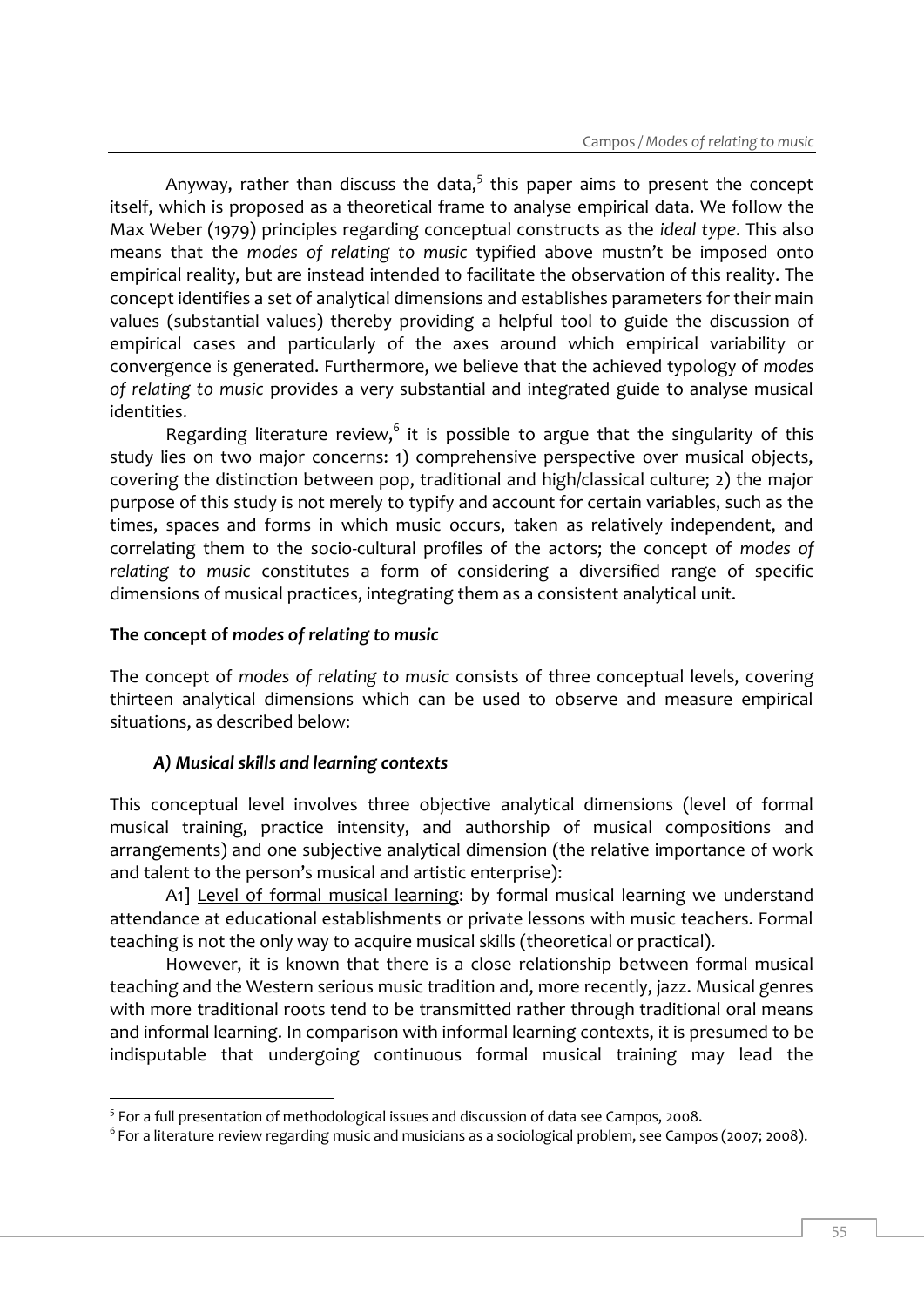practitioner to acquire higher levels of musical skill and expertise, at least with regard to technical skills (practical domain) and cognitive skills (theoretical knowledge). In addition, formal musical learning not only permits practitioners to obtain diplomas which can then advance their professional careers, but also reflects different and specific socio-cultural learning contexts.

For the purposes of this study, we distinguish between three levels of formal musical learning: a) none or incipient – meaning that there has been no formal musical training or very little and merely incipient training, b) intermediate – meaning that the person has undergone significant formal musical training, which may have been over a more or less lengthy period of time and on a more or less continuous basis, albeit without achieving the highest qualifications; c) high – meaning that the person has undergone continued and lengthy formal musical training, achieving the highest qualifications.

A2] Daily musical practice: this analytical dimension is designed to assess the relative importance of the hidden musical work (not on public view) in the musical activities of the interviewees.

The importance of practice is relative, as any professional musician will practice regularly to a greater or lesser degree. During periods when they are giving daily or very frequent concerts, when they go to the recording studio or when they have deadlines to meet for a commissioned musical work, musicians will certainly devote most of their time to playing. But a given period defined by a full working agenda does not reveal the relative importance of the intensity of daily practice as a necessary investment in the musical enterprise. The aim here is therefore to apprehend different levels of the intensity of daily musical practice as the expression of the practice needed to maintain and develop the interviewees musical plans.

A scale with three levels has been considered:  $(-/-)$ , corresponding to a low daily intensity of musical practice, which does not appear to be an essential requirement for pursuing a career; (+/-) or an intermediate level, meaning that the musician practices regularly with moderate intensity;  $(+/+)$ , or a high level, meaning that considerable time is devoted to practice every day and this appears to constitute a necessary requirement for the individual's pursuit of his or her artistic/musical enterprise.

A<sub>3</sub>] Composition and musical arrangements: this analytical dimension refers to the individual or collective nature of the work of musical composition and arrangement.

The reference to musical arrangements is justified because it concerns the musical product as it is publicly presented. This is an important issue when assessing levels of specifically musical skills, insofar as there are not insignificant differences between composing a song or a piece (melody, harmony and rhythm) and the way in which this song or piece is publicly presented, which involves a musical arrangement, even when minimal (what instruments play what and when, what orchestral modulations are introduced, or not, over the course of the song etc.). In musical genres in which arrangements are most used, they are perhaps more revealing of musical skills (theoretical, technical and cognitive) than composition itself.

Anyway, as it regards both composition and arrangements, this dimension involves different levels of musical expertise, which reflect creative independence and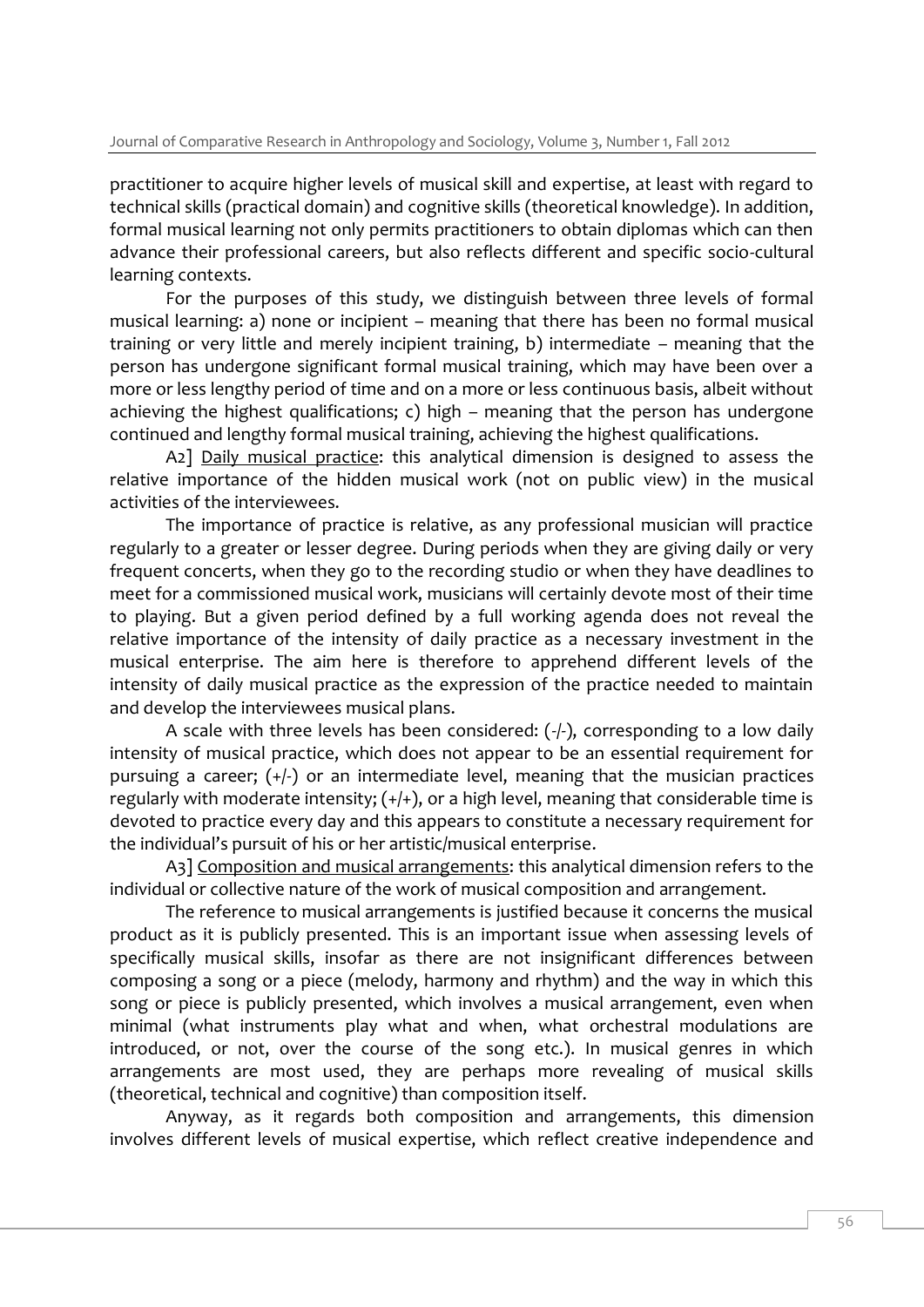also reveal the more individual or more gregarious character of the musical enterprise (albeit only partially, insofar as the execution of the works normally involves contributions from third parties).

A4] Work/talent relationship: in the light of its etymological roots, the word "art" has various connotations: a cognitive connotation in Germanic languages and a connotation to craftsmanship in Latin languages.

Maria de Lourdes Lima dos Santos (2005:5) notes that the construction of an artistic identity is a recurring question in many studies in this area and there are three analytical vectors that are most persistent over time: a) the distinction between work as in artwork or *oeuvre* and work as in labour, b) the attribution of a time of creation which cannot be assimilated into a time of work, and c) the invocation of genius as a distinctive factor in artistic activity.

Be that as it may, in the opinion of the interviewees, work and talent are essential factors in any music making. This analytical dimension seeks therefore to discern, for each musical enterprise, which of these two factors is regarded as preponderant in the context of the undertaking itself. Three possibilities are considered: the predominance of talent, the predominance of work, and a certain balance between the two.

#### *B) The relative importance of the music in the context of musical performance (concert/show dichotomy)*

The second conceptual level consists of four analytical dimensions, all of them subjective, which seek to enquire into values and representations relating to presence on stage and the forms of conceiving (and carrying out) a musical performance. It also looks at the relative importance of the uses of words in the performance context and the greater or lesser value attached to musical authenticity. These four aspects constitute a set of dimensions which operationalize the concert/show dichotomy.

Concerts and gigs are part of the hard core of a professional musician's artistic career (another one would be the release of recordings, to which the spirit of this dichotomy applies in good part, albeit adapted as necessary). The words "concert" and "show" are often used indiscriminately in relation to a certain type of musical event, although no one refers to a variety concert, but rather to a variety show, which suggests that there are important differences between the two terms.

In the context of this study, we decided to make use of these terminological gradations to draw attention to a number of not so insignificant differences regarding the *modes of relating to music*. This took shape in the idea of a concert as a public performance essentially centred on music making (sound in movement), where minimum space is given to the not strictly musical elements, such as the theatricality of the performers on stage, the use of scenery and props of any kind, and little value is attached to the semantic content of discourse as habitually conveyed through song. In contrast, the idea of a show takes form around a public presentation, firmly anchored in a musical performance but supplemented by a set of not strictly musical resources that improve the communication with the public, in a more diverse manner (theatrical staging,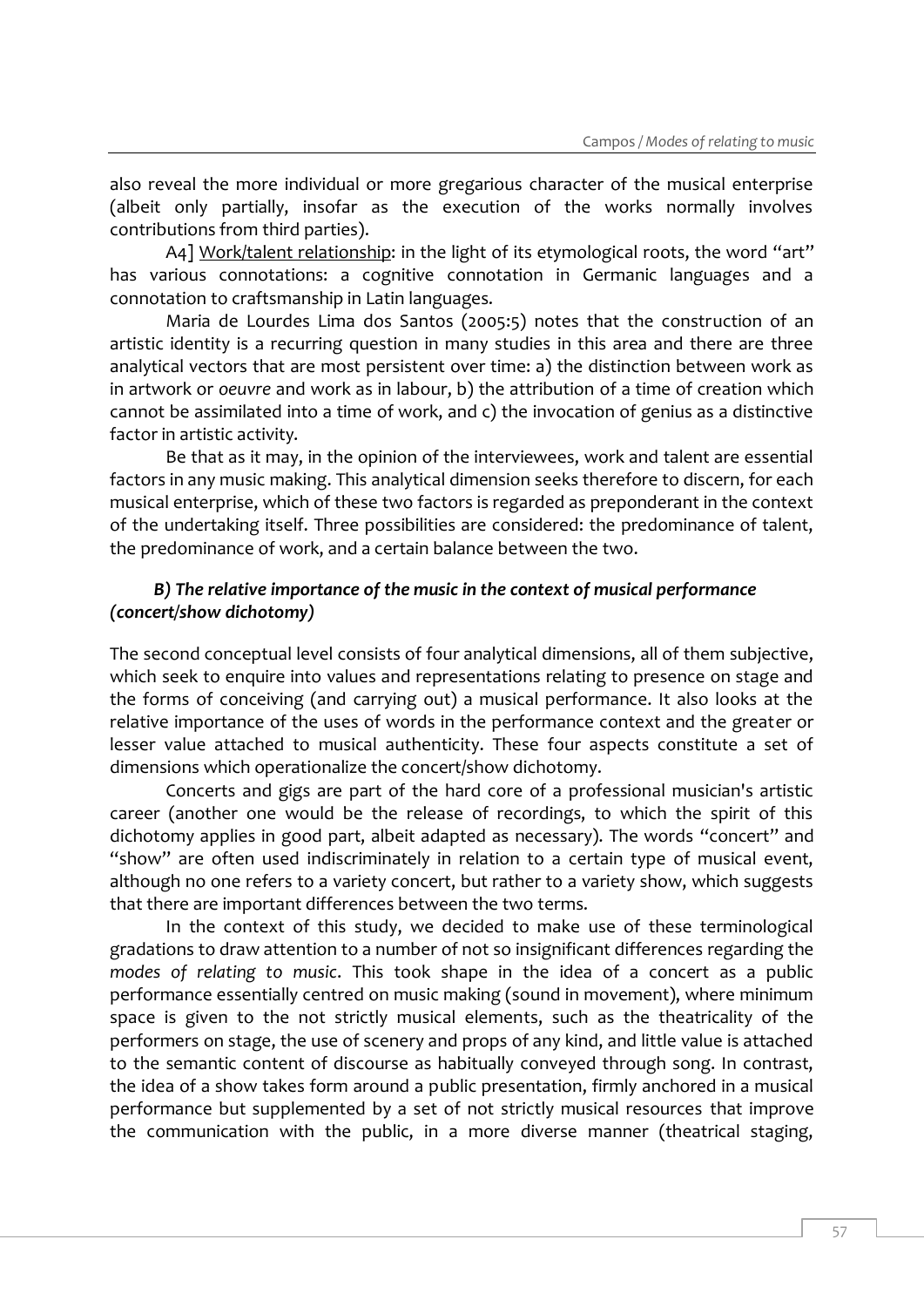musicians moving about the stage, the significant use of scenery and props, either physical or produced by lights, lasers or other devices, and significant exploitation of the semantic and communicative potential of the lyrics). More specifically, the following analytical dimensions have been considered:

B1] Authenticity of the musical performance: this dimension brings into play the importance assigned to musical authenticity, understood as a performance practice based on playing in real time with acoustic musical instruments and with as little technological mediation as possible between playing and listening.

By stressing the distinction between acoustic and non-acoustic musical instruments, the central question lies in whether the sound (its intensity, dynamics and "colour") is exclusively controlled by the action of the performer.

The existence of some type of mediation between players and listeners is today regarded as almost inevitable. This is obvious in the case of recordings or broadcasts of any kind, and less obvious for live performances. Indeed, either because electrical instruments are used, either because of the size or acoustic conditions of concert venues, the amplification systems are required (including at certain performances of academic music, such as the concerts held at the Pavilhão Atlântico).<sup>7</sup>

In the studio there are also different degrees to which the vast technological potential of sound manipulation can be exploited, both in the actual recording of performances and the subsequent processing of these recordings. Without going into detail, in addition to the recording of several takes of the same song, movement or piece, the musical performance of each instrument can be recorded on independent tracks. Various phonographic recordings are collected and then, if selected, manipulated (by cutting, adding, introducing reverb, delay, echo or fading effects, etc.). Finally, the chosen recordings are mixed to create the finished product.

In all cases, live or in the studio, the technical resources of sound mediation and manipulation can be used to a greater or lesser extent. In short, on the terms in which this study uses the concept of musical authenticity as an analytical dimension, we should stress that attaching value to this dimension means attaching value to music-making in real time, reducing technological mediation to the essential minimum. In absolute terms, a live concert should be strictly acoustic and a studio recording would be the recording of a concert with no audience.

This contrasts with the opposite approach, where these values are not a concern or where technologically-enabled manipulation of sound is itself valued, both in relation to the actual musical instruments and in studio recordings and staged performances. In practical terms, this means that a performance on stage is not conceivable without the mediation of amplification, and that the studio work focuses more on manipulating the sound than on actually recording it.

The notion of musical authenticity proposed here should not therefore be mixed with other concepts or categories described by the same word, such as the concern to respect the historical origins of musical genres or, for example, the meaning lent to the

I

 $7A$  concert venue in Lisbon used for performances of academic music, despite its great size.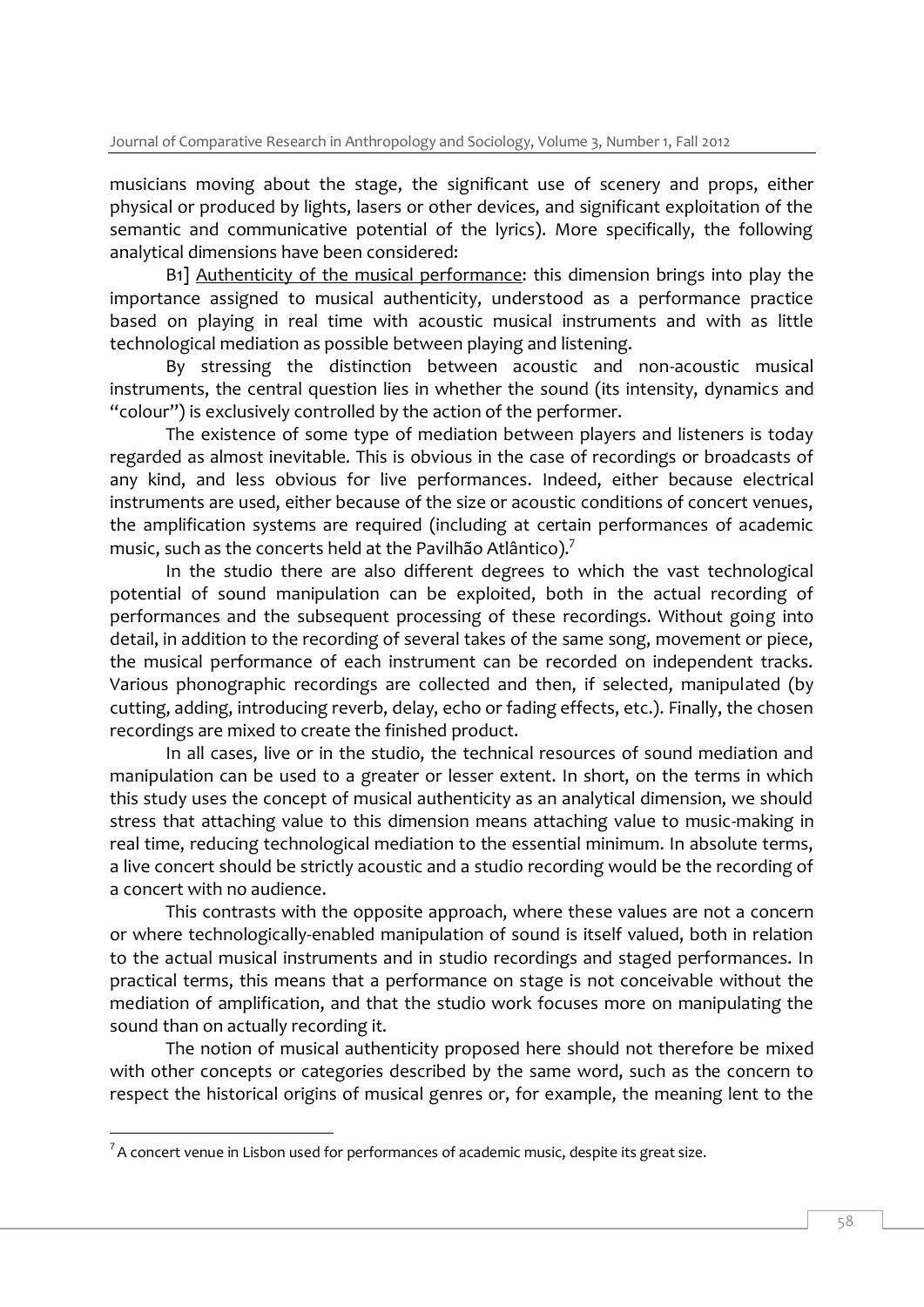word by Richard A. Peterson (1997) when discussing the emergence and consolidation of country music as a commercially successful musical genre.

In assessing empirical situations, we considered a scale ranging from an approach attaching great importance to authenticity  $(+/+)$  to an approach where authenticity has no value, or even a negative value (-/-).

B<sub>2</sub>] Conception of the stage as a space for acting/not acting: the stage is normally associated with the idea of acting roles. On stage, people take on the status of actors.

In the domain of sociological theory, as symbolic interactionism has clearly shown, it is considered that, in the presence of third parties, people play social roles, became actors, and this playing of roles is an unavoidable dimension of social interactions (cf., for instance, Goffman, 1983). Whilst we here subscribe essentially to this standpoint, it is possible to consider that there are different degrees to which the self is exposed, namely in the domain of the exposure of intimacy in relation to the public.

This analytical dimension leads us to question, precisely, the conception of the stage as a space for acting or not acting (or, to put it in positive terms, the stage as a space for exposure), in the search to understand to what extent the role of an actor is taken on in musical performance, in order to discern different degrees of identification between public and private behaviour and different levels of identification between musical performance and the respective individuals.

This is a dimension where analysis can identify different positioning ways: from musicians who fully embrace the proposed values (for instance: acting) to those who adopt a more ambivalent stance (acting, but also exposure). There is therefore a dominant position which has to be identified, although empiricism also requires us to consider a hybrid version: the stage as a space for acting and not acting.

B3] The importance of words**:** this analytical dimension seeks to assess the importance assigned to the semantic contents of texts conveyed by song or, in the case of instrumental music, the name of the pieces. Three levels are considered: of great importance  $(+/+)$ , of some importance  $(+/-)$  and of little or no importance  $(-/-)$ .

B4] Conception of musical performance: the actual musical discourse is a fundamental component of any live performance by a professional musician.

However, the strictly musical component can be combined with other elements of performance. One of these is speech, or rather, the use of singing as a vehicle for texts. In view of the enormous importance of the use of words in music, it was decided that it should be separated from the previous dimension and treated independently (see the previous dimension).

However, in addition to music and words, there is also a reasonable number of other possible elements of performance. The actual presence of the musicians on the stage or concert platform may be managed in very different ways (greater or less use of movement, dance and other expressive use of the body, theatrical effects, etc.). In addition, the performance on stage may or may not use a more or less diverse and dynamic range of not strictly musical resources, from the use of images, lighting and smoke effects, to the use of props and scenery, etc.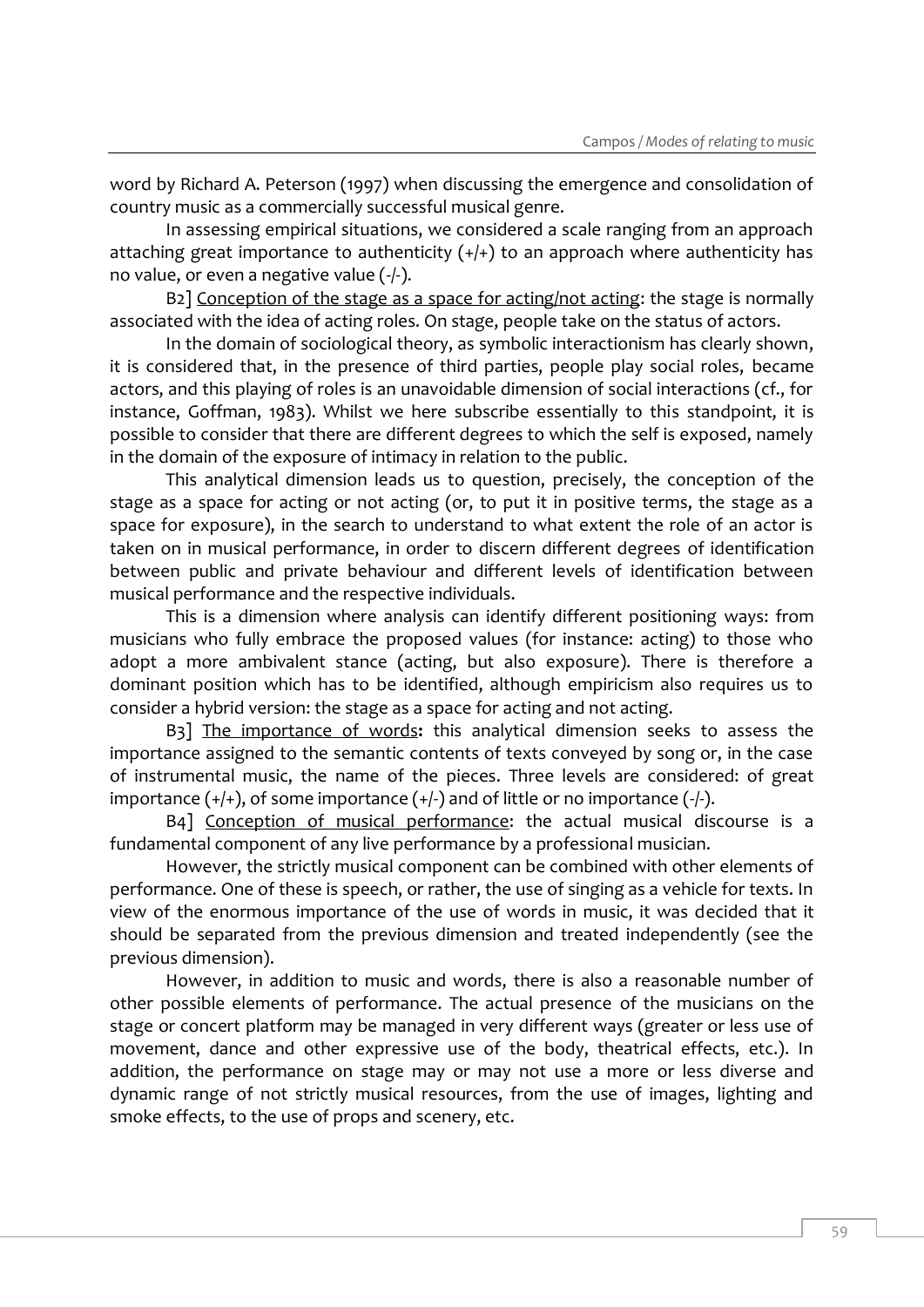This analytical dimension seeks therefore to assess the relative importance of the different elements of performance, considering that performance can tend towards being one-dimensional (when strictly musical it is unambiguously primordial, everything else being disregarded and reduced to the unavoidable), or else tend towards being multi-dimensional (when the strictly musical component is combined with a simple or complex set of non-musical elements regarded as relevant to the performance as a whole).

#### *C) Roles taken by music in relation to the self, the audience and society*

This conceptual level has to do with the roles that music plays. One of the main roles taken by music in the life of the interviewees is that of a career option. But in addition to this, what role does music play in their lives? Does it offer a space for enjoyment and pleasure? Or is it above all a space for affirmation and social recognition? Is it primarily a space for creativity and expression, or above all for communication and sharing? What is the relevance of the audience in relation to their musical undertakings? What's the role of their own music at a social level?

This conceptual level therefore includes a set of five analytical dimensions (all subjective in nature), which seek to scrutinise values and representation concerning these aspects by defining suitable parameters for the relative importance of the audience, the social roles of music and the main factors in the gratification of these musicians at the level of their artistic careers.

C1] Importance of the audience: both in the concert hall, and as consumers of phonographic recordings, the audience is a necessary condition for the pursuit of any artistic career, even when, for instance, this audience has, as intermediaries, institutions which commission works or arrange for their performance.

It seems reasonable to consider that someone who invests professionally in music has some awareness of the importance of the audience as a force underpinning any artistic undertaking. In the words of the actual interviewees, the creative act is only complete in communication (with the audience).

However, even if this is accepted as an inevitable feature of artistic life, there is still room for the audience to be of greater or lesser importance to the way in which music-making and musical undertakings are experienced and carried on. This dimension seeks precisely to assess the relative importance of the audience on a scale with three degrees:  $(+/+)$  very important,  $(+/-)$  moderately important, and  $(-/-)$  of little importance.

C2] Social roles of music: the social dimension of music seeks to account for the way in which the interviewees view the role which their music (which may be different from music in general) plays in society.

Two aspects or analytical sub-dimensions are considered. One more centred on the musicians: why do they do what they do and what is their role in society? And another more directly centred on their relationship with the audience: what role does their music play for people?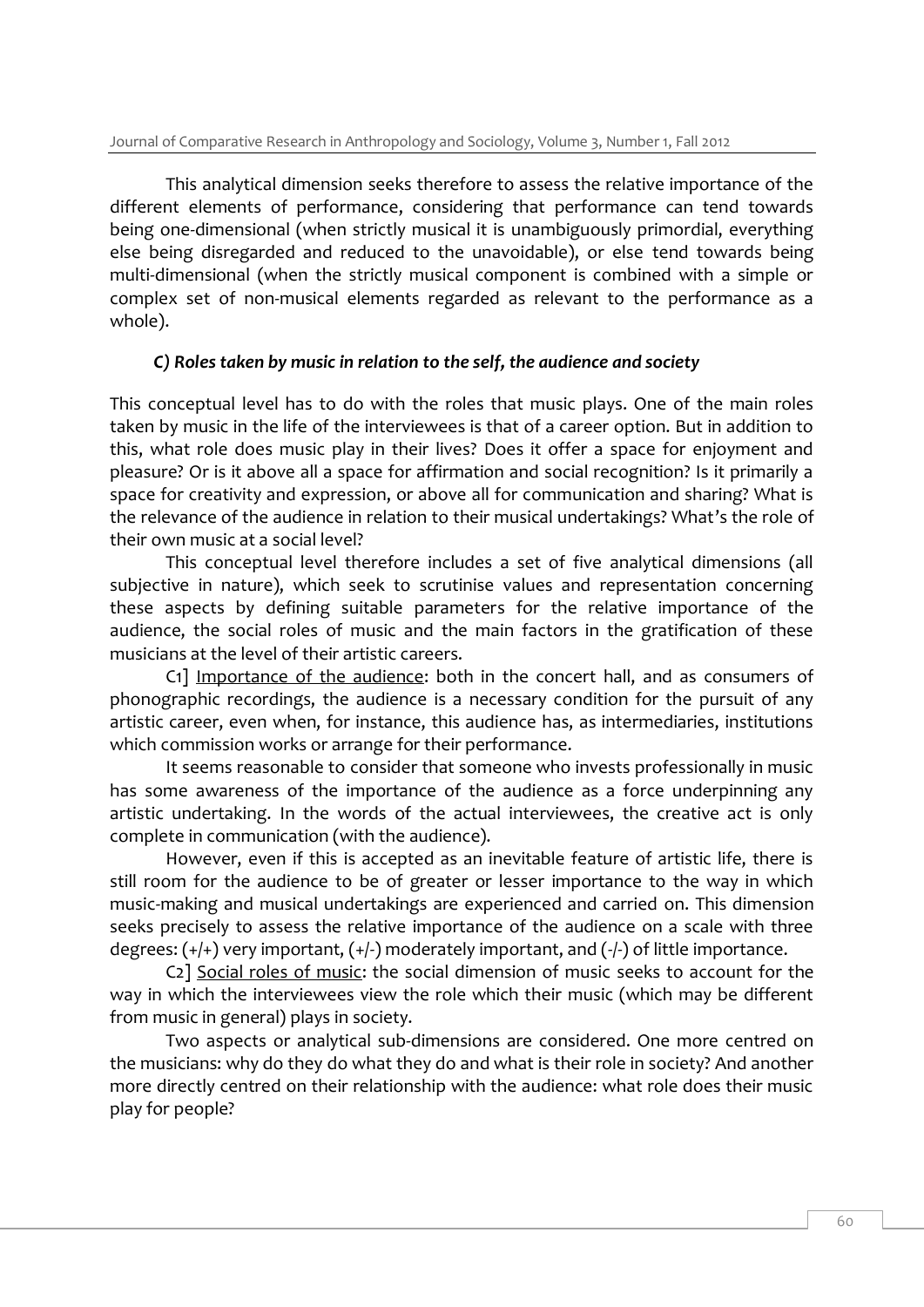The first aspect of the social dimension takes three possibilities into account: one that accentuates the creative and expressive components, a second that accentuates the components of communication and sharing, and a third that consists of a fair balance between the first two options.

The second aspect of the social dimension of music focuses on the role which the musical practices of the interviewees (which may differ from music in general) play for their audiences. Three possibilities are considered. One assigns primacy to the dream-like component (distraction/dreaming/fantasy) of music, corresponding to the idea that music essentially offers a space for alienation from everyday life; a space of fiction, to use the terminology of Antoine Hennion (1981), or a space for making-believe, according to António Contador (2001). The second possibility is a role of socio-cultural intervention, in other words, where musical practices (either through the content of the texts presented or the actual content of the music) offer a critical commentary on some aspect of social life or question some aspect of the societal *status quo*. The third possibility is based on the idea of sensory and spiritual enrichment through musical discourse.

C3] Personal Gratification: on this level we consider two analytical dimensions which enquire into the main factors of personal gratification in the context of a musical career.

In the first place (Gratification 1), a distinction is drawn between: a) gratification exclusively or almost exclusively centred on the actual music making (the pleasure of composing, performing, improvising or merely practising, and b) gratification in which these aspects are neglected in favour of moments or aspects which go beyond or fall short of musical enjoyment in the strict sense. In this first assessment of factors of personal gratification, the analysis also includes the possibility of a hybrid form of gratification, whenever a fair balance is achieved between strictly musical factors and non-musical factors.

Then (Gratification 2), the analysis of factors of personal gratification seeks to go further in classifying the different types of gratification previously observed. The idea of Gratification centred on sound and musical experiences remains. In addition, a distinction is drawn between elements of gratification connected with social recognition (by peer groups, audiences in general or at institutional level) and elements of gratification connected with relational or life experiences connected with professional activity (people met, moments and episodes experienced, or even the feeling of personal realization associated with a successful career).

Table 1 summarises the concept of *modes of relating to music*, presenting the various sets of analytical dimensions (and their measurement scales) which allow us to work with each of the three conceptual levels. In order to have a more direct apprehension of the proposed analytical dimensions, their measurement scales and the empirical data analyses see Table 2.

Any of the thirteen analytical dimensions presented make it possible to read empirical situations (a more detailed presentation of this set of analytical dimensions, together with empirical examples, may be consulted in Campos, 2008). However, notwithstanding the potential interest of a dimension-by-dimension reading, an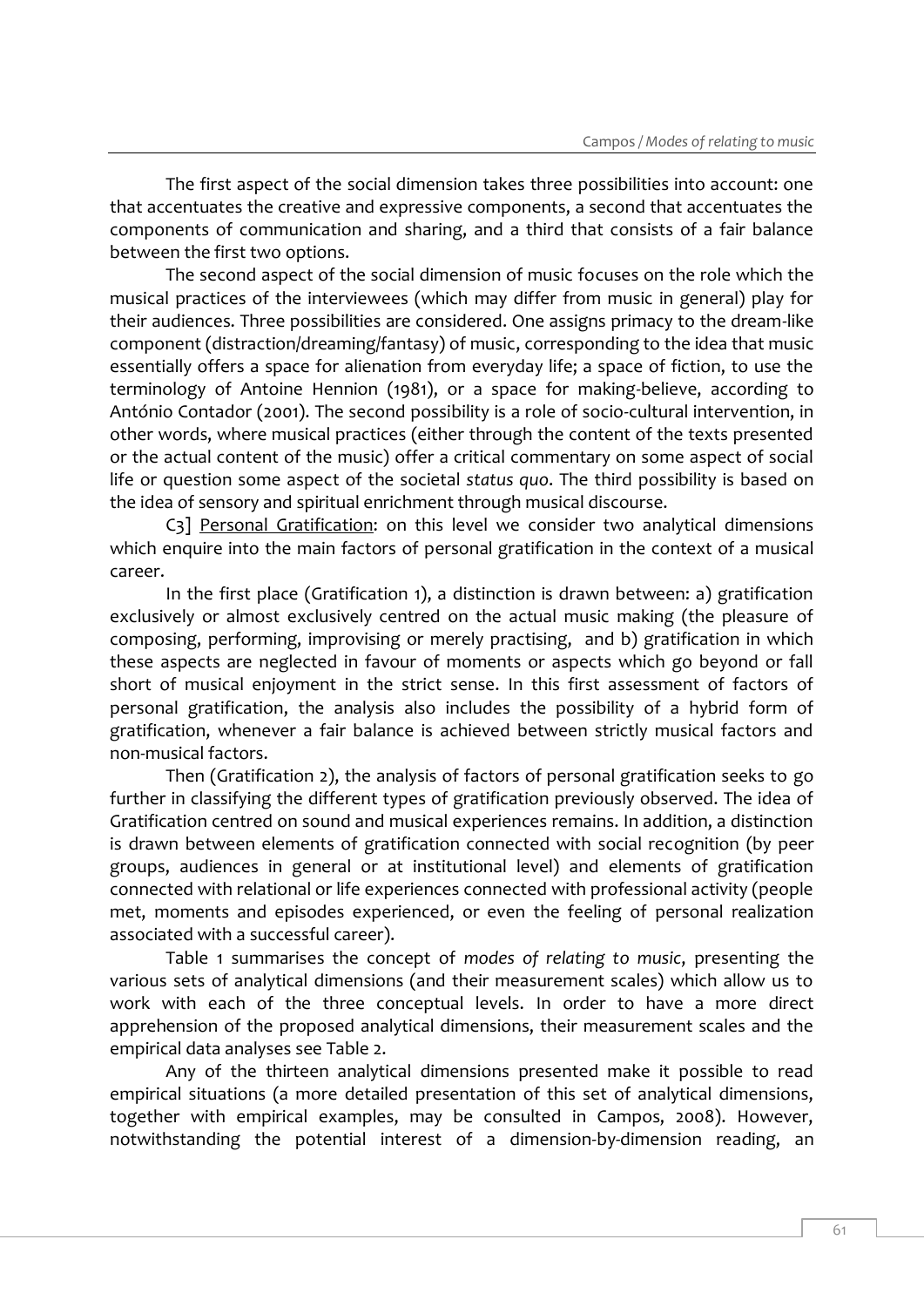integrated reading would appear to be more useful, in terms of both the three levels into which they are organized, and in terms of overall profiles. Accordingly, as we explain below, the next stage was to construct a typology of the *modes of relating to music*.

| Conceptual                                                                                          |                                                            | Relational                             |                                           | <b>Essential pole</b>               |  |  |
|-----------------------------------------------------------------------------------------------------|------------------------------------------------------------|----------------------------------------|-------------------------------------------|-------------------------------------|--|--|
| levels                                                                                              | <b>Analytical dimensions</b>                               | <b>Measurement scales</b>              |                                           |                                     |  |  |
| <b>Skills and</b>                                                                                   | Level of formal musical training                           | None /<br>incipient                    | intermediat<br>e                          | High                                |  |  |
| learning<br>contexts                                                                                | Musical composition and<br>arrangement                     | Collective or<br>third parties         |                                           | Individual                          |  |  |
|                                                                                                     | Assessment of work/talent                                  | more talent                            | both                                      | more work                           |  |  |
|                                                                                                     | Intensity of daily musical practice                        | $-$ / $-$                              | $-$ / +                                   | $+$   +                             |  |  |
| <b>Relative</b><br>importance<br>of the music<br>in the<br>context of<br>the musical<br>performance | Stage as a place of acting/not<br>acting                   | more acting                            | both                                      | more not<br>acting                  |  |  |
|                                                                                                     | One/multi-dimensional conception<br>of musical performance | more<br>multidimensio<br>nal           | Hybrid                                    | more one-<br>dimensional            |  |  |
|                                                                                                     | Importance of words                                        | $+$   +                                | $+$ / -                                   | $-$ / $-$                           |  |  |
|                                                                                                     | Value attached to musical<br>authenticity                  | $-$ / $-$                              |                                           | $+$ / +                             |  |  |
|                                                                                                     | Relevance of audience                                      | $+$   +                                | $+$ / -                                   | $-$ / $-$                           |  |  |
| <b>Roles of</b><br>music in<br>relation to<br>the self, the<br>audience and<br>society              | Social role of music 1                                     | more<br>communicati<br>on / sharing    | Hybrid                                    | more creation<br>/ expression       |  |  |
|                                                                                                     | Social role of music 2                                     | Distraction /<br>$d$ ream /<br>fantasy | Cultural<br>intervention<br>/ reflexivity | Sensory /<br>cultural<br>enrichment |  |  |
|                                                                                                     | Personal gratification 1                                   | more extra-<br>musical                 | Hybrid                                    | more intra-<br>musical              |  |  |
|                                                                                                     | Personal gratification 2                                   | Social<br>recognition                  | Relational /<br>life<br>experiences       | Musical /<br>sound<br>experiences   |  |  |

**Table 1. Modes of relating to music**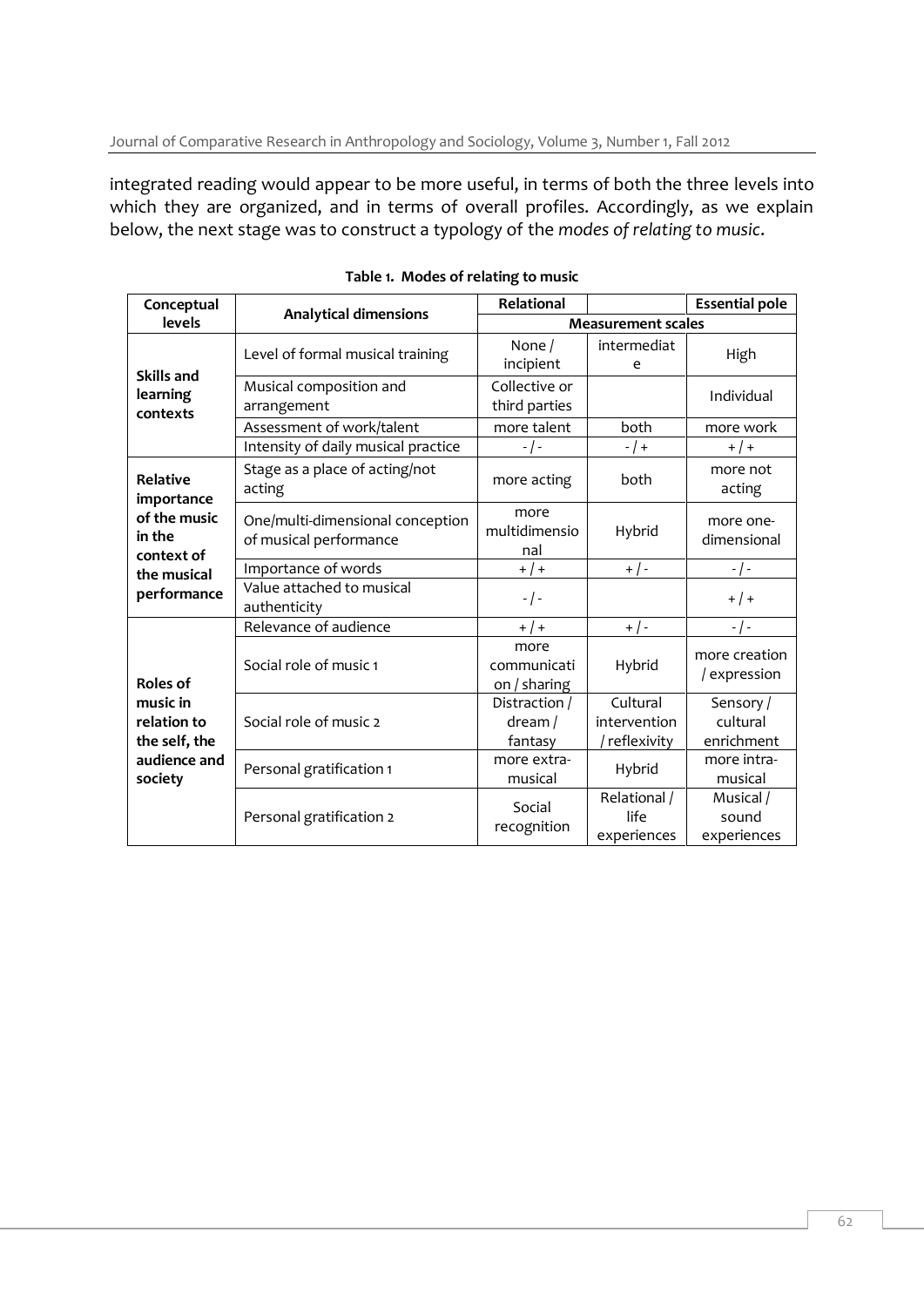| Analytical<br>dimensions                                               | Poles:<br>Essencial /<br>Relational          | Examples from the speeches made by respondents in this study                                                                                                                                                                                                                                                                                                                                                                                                                                               |  |  |  |
|------------------------------------------------------------------------|----------------------------------------------|------------------------------------------------------------------------------------------------------------------------------------------------------------------------------------------------------------------------------------------------------------------------------------------------------------------------------------------------------------------------------------------------------------------------------------------------------------------------------------------------------------|--|--|--|
| Assessment of<br>work / talent                                         | Essential pole:<br>More work                 | "It's usual to say: 5% talent, 95% of work. Of course I think<br>the talent is the key to do any kind of significant art work, but<br>without lots of work is not going anywhere. There are<br>many talented people who never did anything because they did<br>not work () work is fundamental."                                                                                                                                                                                                           |  |  |  |
|                                                                        | Relational pole:<br>more talent              | "To me it's a question of talent. To feel things when they<br>are strong: this is it! () The band relies heavily on my talent as<br>a rocker."<br>"Talent is the most important. Absolutely! What I learned it's<br>nothing!"                                                                                                                                                                                                                                                                              |  |  |  |
| Stage as a<br>place of acting<br>/ not acting                          | Essential pole:<br>More acting               | "I hate to see the own expressions when I'm playing. No, I'm<br>not representing. If so, I would play another role."<br>"It gives me much joy to do what I feel like, even risking. () The<br>risk of failure is an attractive thing () a person can not be afraid<br>() I have to take risks, experiment, to do without the idea of<br>total safety."                                                                                                                                                     |  |  |  |
|                                                                        | Relational pole:<br>more not acting          | "I like improvisation in the act of composition, but not in the live<br>show. In the show, we do what was previously defined () On<br>stage () if anything goes wrong, people who are ahead of<br>you ask: what is this? "<br>"When I'm on stage, I'm playing roles. () I say things that are my<br>truth, but by someone who is transposed on a stage, under lights,<br>with a microphone that amplifies your voice, I have to<br>manage a time tension, the public This is not like the Big<br>Brother." |  |  |  |
| One / multi-<br>dimensional<br>conception of<br>musical<br>performance | Essential pole:<br>more one-<br>dimensional  | "Fado is to listen, to sing and to listen; it's not for anything<br>else. It's to listen, not to dance. It's that thing the empathy<br>between the singer and the listener."                                                                                                                                                                                                                                                                                                                               |  |  |  |
|                                                                        | Relational pole:<br>more<br>multidimensional | "Nowadays, when the music is not just music, it is also the way<br>you present it, the show is vital. () We have a concept behind<br>the show, that has to do with video and image () we have<br>invested a lot in this show."                                                                                                                                                                                                                                                                             |  |  |  |

#### **Table 2. Illustrations of the essential and relational values for the different analytical dimensions**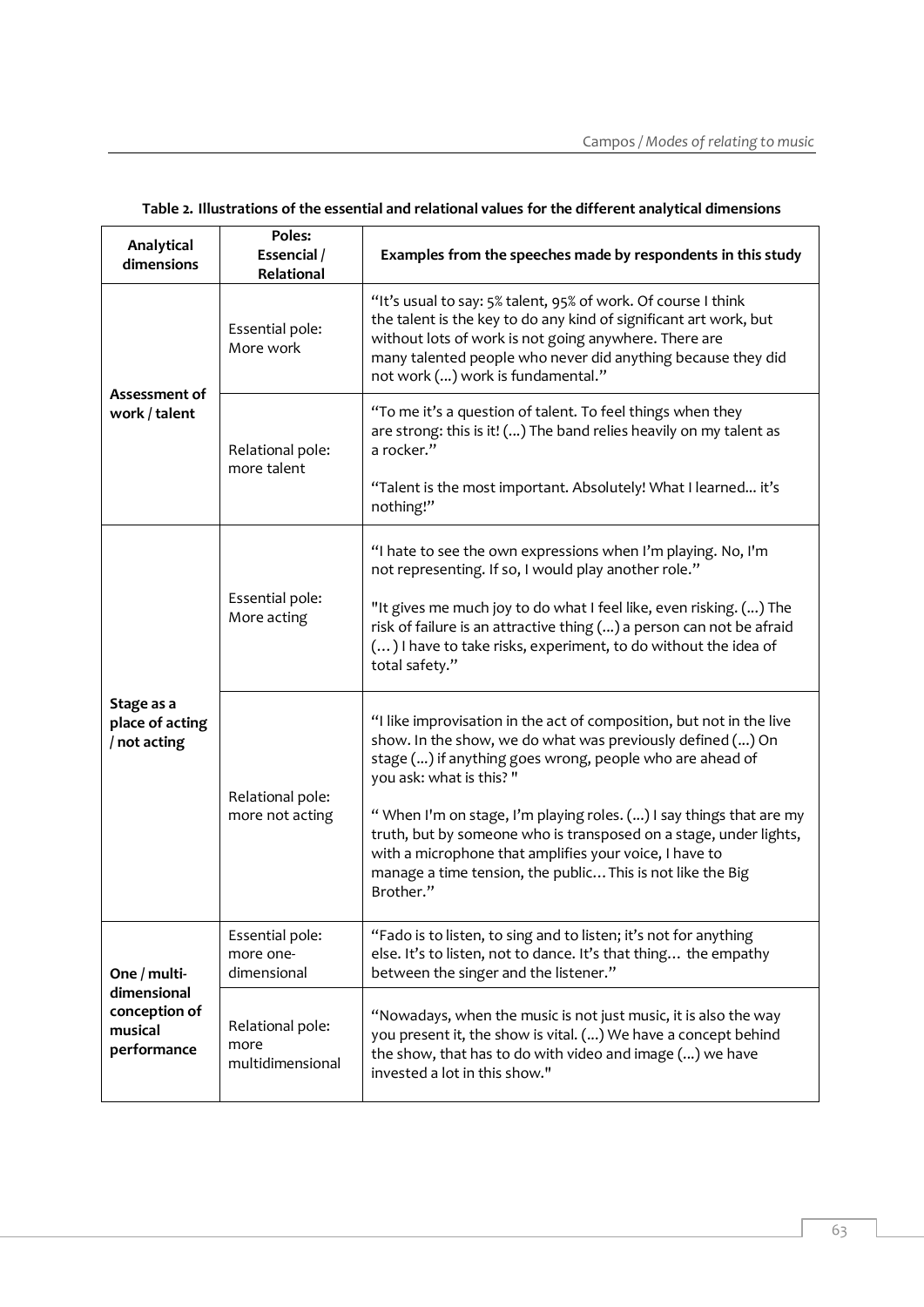Journal of Comparative Research in Anthropology and Sociology, Volume 3, Number 1, Fall 2012

|                                              | Essential pole: -/-<br>less important | "() music is sound. It doesn't have to have words. When I look<br>at music sung I see two art forms: music and poetry."<br>"() with the advantage that it's a speech that<br>everyone interprets in their own way, it's very abstract."                                                                                                                                                                                                                                                                                                                                                                                                                                                                                                                                                                                                                                                                                                                    |  |  |
|----------------------------------------------|---------------------------------------|------------------------------------------------------------------------------------------------------------------------------------------------------------------------------------------------------------------------------------------------------------------------------------------------------------------------------------------------------------------------------------------------------------------------------------------------------------------------------------------------------------------------------------------------------------------------------------------------------------------------------------------------------------------------------------------------------------------------------------------------------------------------------------------------------------------------------------------------------------------------------------------------------------------------------------------------------------|--|--|
| Importance of<br>words                       | Relational pole:<br>$+/-$             | "Whenever we talk about music I'm referring to the<br>song () a specific thing, in which words have vital importance. I<br>need the text. It is very important. I think I am a good illustrator of<br>texts."                                                                                                                                                                                                                                                                                                                                                                                                                                                                                                                                                                                                                                                                                                                                              |  |  |
|                                              | very important                        | "The music we make is made to the word. The whole group was<br>invented to speak Portuguese, to be sung in Portuguese. The<br>atmosphere it creates. The silence. () The lyrics<br>of Madredeus, are the raison d'être of Madredeus."                                                                                                                                                                                                                                                                                                                                                                                                                                                                                                                                                                                                                                                                                                                      |  |  |
| Value attached<br>to musical<br>authenticity | Essential pole: +/+<br>high value     | "Technical resources created the sinister perfection of plastic.<br>Overlaps here, tune over there. I left the<br>studio sick with disgust to the untruth. I promised myself that I<br>would never buy record versions that were not harvested in time<br>of the truth: live. The perversion is such that I turn myself to<br>the nostalgia of the failure of the sublime imperfection."<br>"() every night, without microphones, without artifice,<br>without technical support, large bunk! () The House<br>of Fado remains the workshop () is there in hard with<br>them smoking, eating, with them standing there<br>with us, sing, without artifice. It's crucial!"<br>"() when rehearsing, we work parts of the theme, but we did not<br>explore the theme. That was left to the stage. It's one thing I've<br>learned and like. When rehearsing, we work the technique, the<br>passages. The sound holds up to the moment of surprise, on<br>stage" |  |  |
|                                              | Relational pole:<br>low value         | "() we are passionate about the studio work () each<br>mix is a unique moment. After recording the theme,<br>you'll improvise with the mixer, do solos and mutes, and arrange<br>for this and for that effect  it's almost like the remixes."                                                                                                                                                                                                                                                                                                                                                                                                                                                                                                                                                                                                                                                                                                              |  |  |
| Relevance of<br>audience                     | Essential pole: low<br>value          | "I think the public is not absolutely necessary. I would say<br>that () I do not do it for the public. It's more to try to find that<br>moment, regardless of who is listening. Of course if it is a room<br>filled the better.                                                                                                                                                                                                                                                                                                                                                                                                                                                                                                                                                                                                                                                                                                                            |  |  |
|                                              |                                       | "It's a way to sublimate our own experience. () In the first place<br>is for my own enjoyment, I like, I play, if people like to hear,<br>it's better"                                                                                                                                                                                                                                                                                                                                                                                                                                                                                                                                                                                                                                                                                                                                                                                                     |  |  |
|                                              | Relational pole:<br>high value        | "The public involvement is very important () in a rock<br>concert, palms are essential for energy discharge, the<br>applause, whistles, the excitement part, we like to hear the<br>palms () Like to feel people pounding."                                                                                                                                                                                                                                                                                                                                                                                                                                                                                                                                                                                                                                                                                                                                |  |  |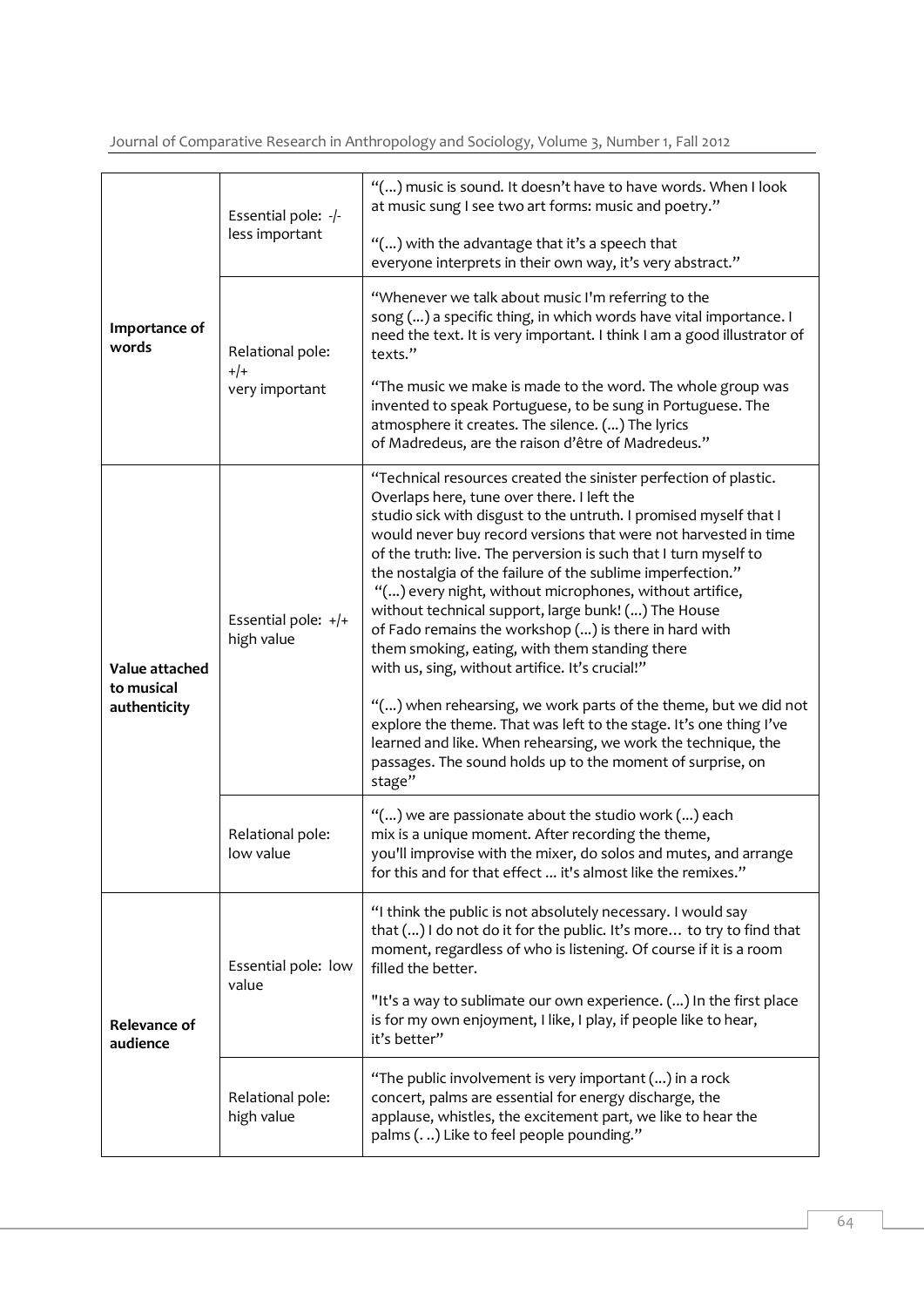|                           | Essential pole:<br>more creation /<br>expression            | "I want to convey my worldview () the music can help the<br>evolution of humanity, with its culture of subtlety. It has the<br>difficult task of redeeming the rough: the spiral of stupidity in<br>society $()$ vulgarity $()$ the immediate, the grotesque, the<br>superficial, the ignorant"                                                                                                                                                                  |  |
|---------------------------|-------------------------------------------------------------|------------------------------------------------------------------------------------------------------------------------------------------------------------------------------------------------------------------------------------------------------------------------------------------------------------------------------------------------------------------------------------------------------------------------------------------------------------------|--|
| Social role of<br>music   | Hybrid:<br>Cultural<br>intervention/<br>reflexivity         | "By making the music we make, we are taking a position in relation<br>to other music. People who like us have an alternative<br>to commercial music. There is recognition, recognition of social<br>utility. There is plenty of social choice in what I do. Things may not<br>be sharp, but when I'm working I'm thinking about them. One of<br>the things that drive me is to demonstrate that the ways of<br>working traditional music are not yet exhausted." |  |
|                           | Relational pole:<br>more<br>communication /<br>sharing      | "As creator, I feel that the most important thing is to feel that you<br>were useful. Little things, for instance: you receive a letter, or<br>anything. Receive from others is very enriching. You<br>believe you're on the right track, and this is what feeds us,<br>what makes us grow."<br>"People come to me in the street and tell me they really like what I<br>do and that they feel very well, that goes to the soul. This is the<br>most important."  |  |
|                           | Essential pole:<br>more intra-musical;<br>sound experiences | "Sometimes there are unspeakable moments. For example, in<br>a solitary activity (composing) I find myself to bucking. "<br>"Some of the most gratifying moments were spent<br>in solitude, alone, writing. () to finish a piece and be<br>completely drunk, drunk of sounds and waking up is hard. I'm<br>completely stoned; thousand drugs that our body segregates,<br>which are much better, cheaper and of better quality."                                 |  |
|                           | Hybrid:<br>Relational / life<br>experiences                 | More to do with the musical experience For example, a project<br>with a group of Corsica, we sang and made music, we went out to<br>drink wine, and we went to Corsica () the contact with other<br>musicians.                                                                                                                                                                                                                                                   |  |
| Personal<br>gratification | Relational pole:<br>more extra-                             | "Last year we played for sixty thousand people in Porto. It<br>was very important. A person gets up on stage and feels a<br>wave coming up the stairs, feels the energy. Sixty thousand people<br>it's something really strong, that a guy feels and it's good to feel<br>(), there are drops of sweat falling from the ceiling, it's<br>that whole environment of euphoria."                                                                                    |  |
|                           | musical;<br>Social recognition                              | "The first full Aula Magna, the first full Coliseum,<br>emblematic halls Close this Summer Festival. Those<br>dates are very important. Returning to Alcobaça, to play in the<br>Monastery: ten thousand people watching. These are<br>moments that justify the sacrifice that we have passed all these<br>years"                                                                                                                                                |  |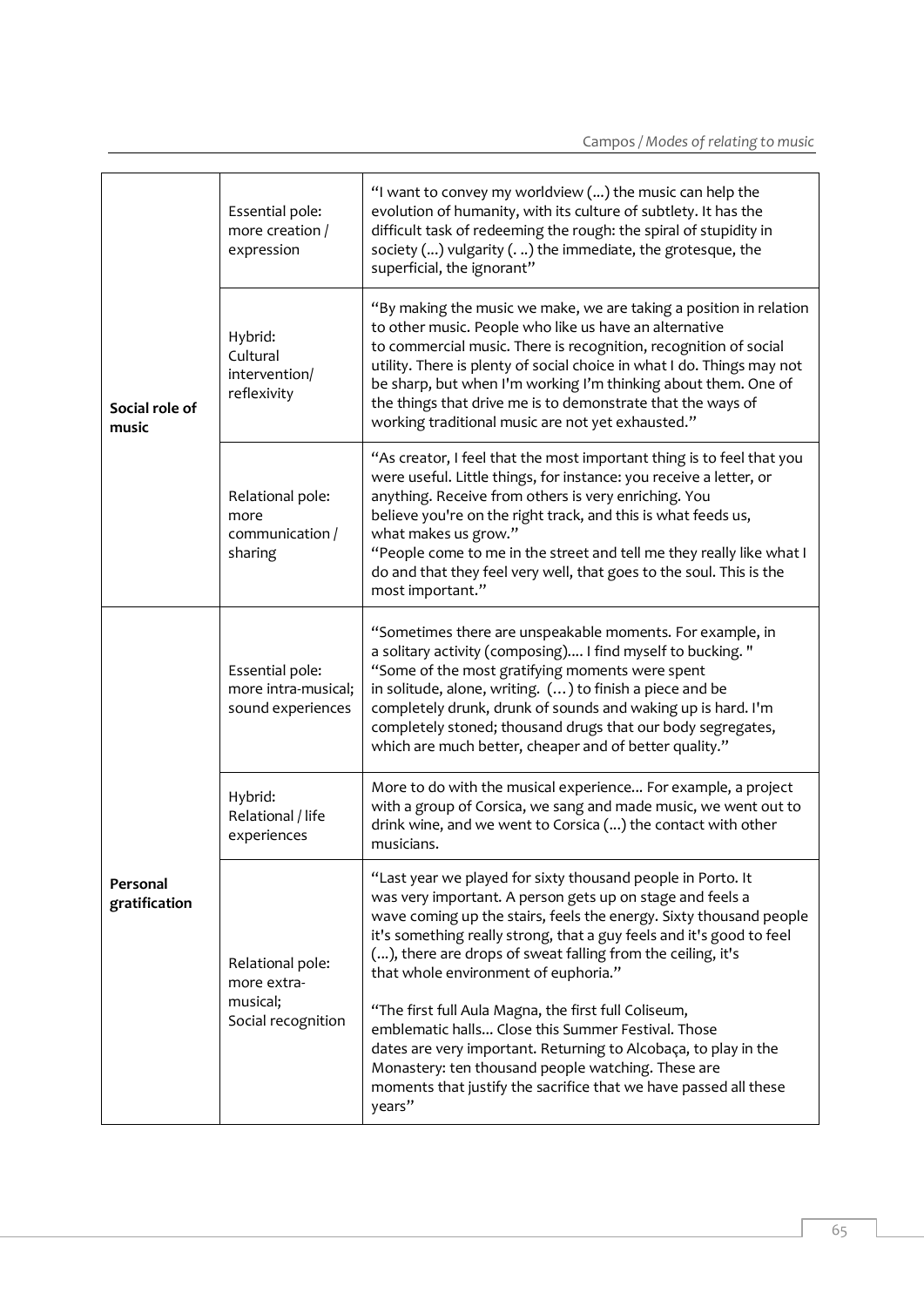#### **A typology of modes of relating to music**

In order to construct a typology of *modes of relating to music*, we sought to identify a heuristic principle which could account for the convergences and divergences detected. The search for principles which could organise the variability, identified only one axis running between two poles (relational and essential), along which different *modes of relating to music* can be distributed. However, the construction of the typology focused on two extreme values, the *essential* and the *relational* modes. These terms seek to summarise the spirit, or the principle binding together the main characteristics of each of these two distinct *modes of relating to music*, but we shall seek to demarcate them here.

The *essential* mode of relating to music emphasises the following tendencies, sometimes to an extreme extent:

- a) *The level of musical skills and learning contexts:*
- formal learning contexts with heavy investment in musical training and in continuous coaching and study;
- composition and arrangements bear an individual signature;
- work tends to be regarded as more important than talent in the context of individual musical plans/undertakings.

*b) Relative importance of music in the context of musical performance (concert/show dichotomy):*

- the strictly musical component of performance is self-sufficient, dispensing any contribution from other forms of artistic expression (words/poetic expression, theatrical elements, dance, light and image, etc.);
- the means of production are the musical instrument (preferentially acoustic); the musical object is produced in real time without using sound manipulation technologies and presented in public with as little mediation as possible; value attached to authenticity;
- the stage/concert platform is above all a place of non-acting.

*c) Roles of music in relation to the self, the audience and society:*

- less value is attached to the audience in the context of the musical undertaking;
- personal pleasure and the creation/expression of emotions, feelings or experiences (through sound) constitute sufficient and the principal reason for being a musician and also the main gratification factor in a musical career.

These characteristics form a *mode of relating to music* which is designated as *essential* insofar as, on the three conceptual levels considered, priority is given to what is intrinsic to the strictly musical field. This is the case in relation to training in musical skills (first conceptual level), with heavy investment in independent and in-depth study. It is also the case in relation to the form of conceiving the musical performance and presence on stage (second conceptual level: concert/show dichotomy), with importance being attached to strictly musical elements to the detriment of other components of performance. And it is, again, the case in relation to the roles of music in relation to the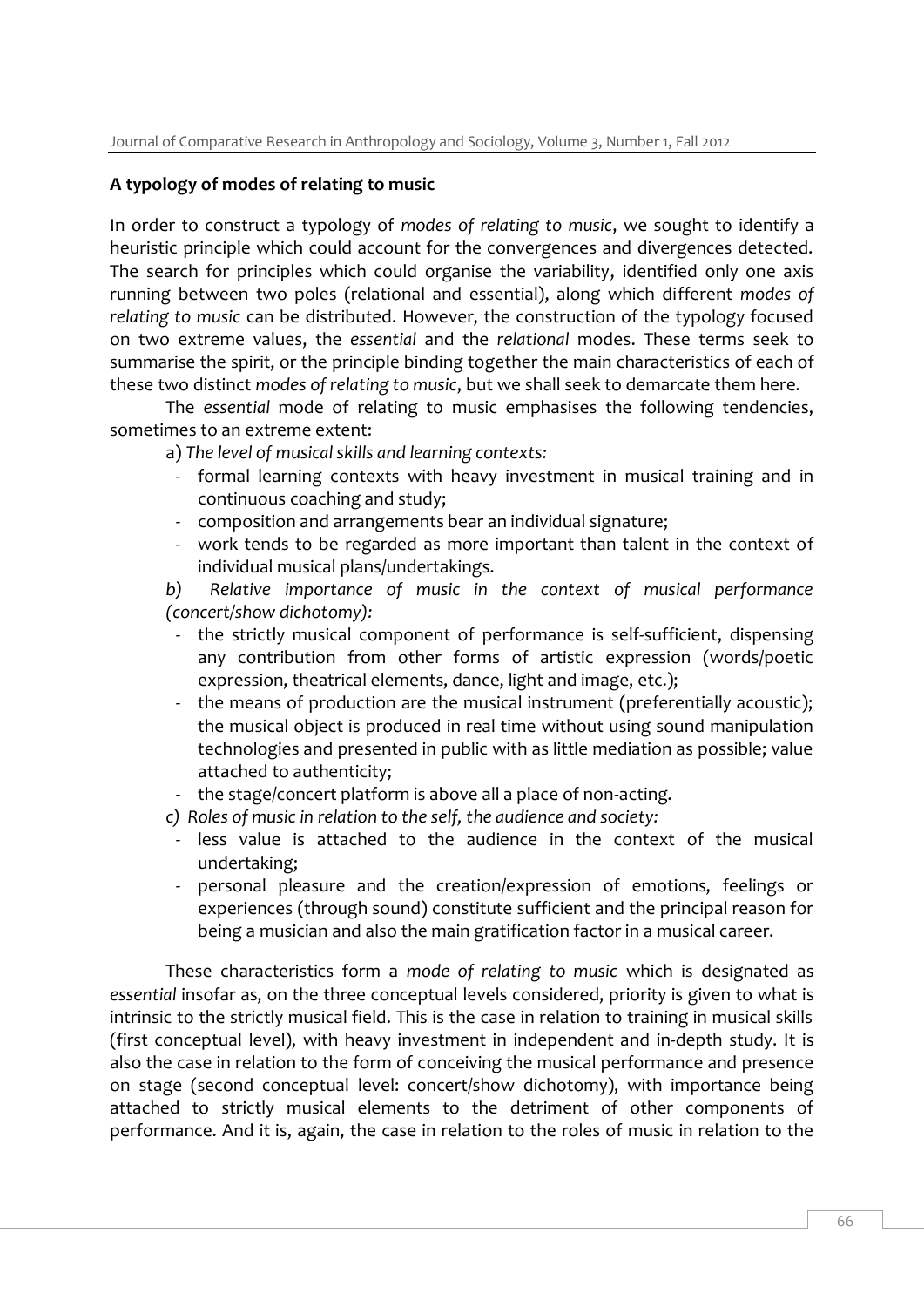self, the audience and society (third conceptual level) - value is attached to musical pleasure and the creative act, and the role of the audience and more relational and communicative components is neglected.

In stark contrast to the *essential* mode of relating to music, the *relational* mode lays stress on the following tendencies, in a sometimes extreme manner:

a) *The level of musical skills and learning contexts:*

- investment in formal musical training is normally cursory or non-existent, with priority given to the oral tradition and informal learning contexts;
- musical compositions and arrangements derive from collective work;
- talent tends to be considered as more important than work in the context of the respective cases of musical enterprise.

*b) Relative importance of music in the context of musical performance – concert/show dichotomy:*

- the stage is a place of acting; the musician is also an actor;
- music is a central but not the only component of performance, which also includes other forms of expression, especially words/lyrics, and also a theatrical presence on stage, with the use of various kinds of technological apparatus to produce light, images and other stage effects;
- there is no particular preference for acoustical instruments, and electrical/electronic instruments predominate;
- sound manipulation and mediation technologies are a working tool that is as important as the musical instruments, both in the studio and at the concert venue.
- *Roles of music in relation to the self, the audience and society*:
- the audience is a very important factor in the context of the musical enterprise;
- gratification is strongly linked to success with the audience, and also to the sense of usefulness to the people in the audience;
- importance is attached to communication and sharing to the detriment of the creative act/expression.

These characteristics form a *mode of relating to music* which is designated as *relational* insofar as, on the three conceptual levels considered, value is systematically assigned to connecting to other people, and to interacting with other people and other disciplinary fields. This is the case in relation to training in musical skills (first conceptual level), where the oral tradition and informal learning contexts are preferred. It is also the case in relation to the concert/show dichotomy (second conceptual level), where the musician's presence on stage and his or her musical performance is conceived in multiple (and not merely musical) dimensions, using various forms of expression and communication. And it is, again, the case in relation to the roles of music in relation to the self, the audience and society (third conceptual level), where importance is attached to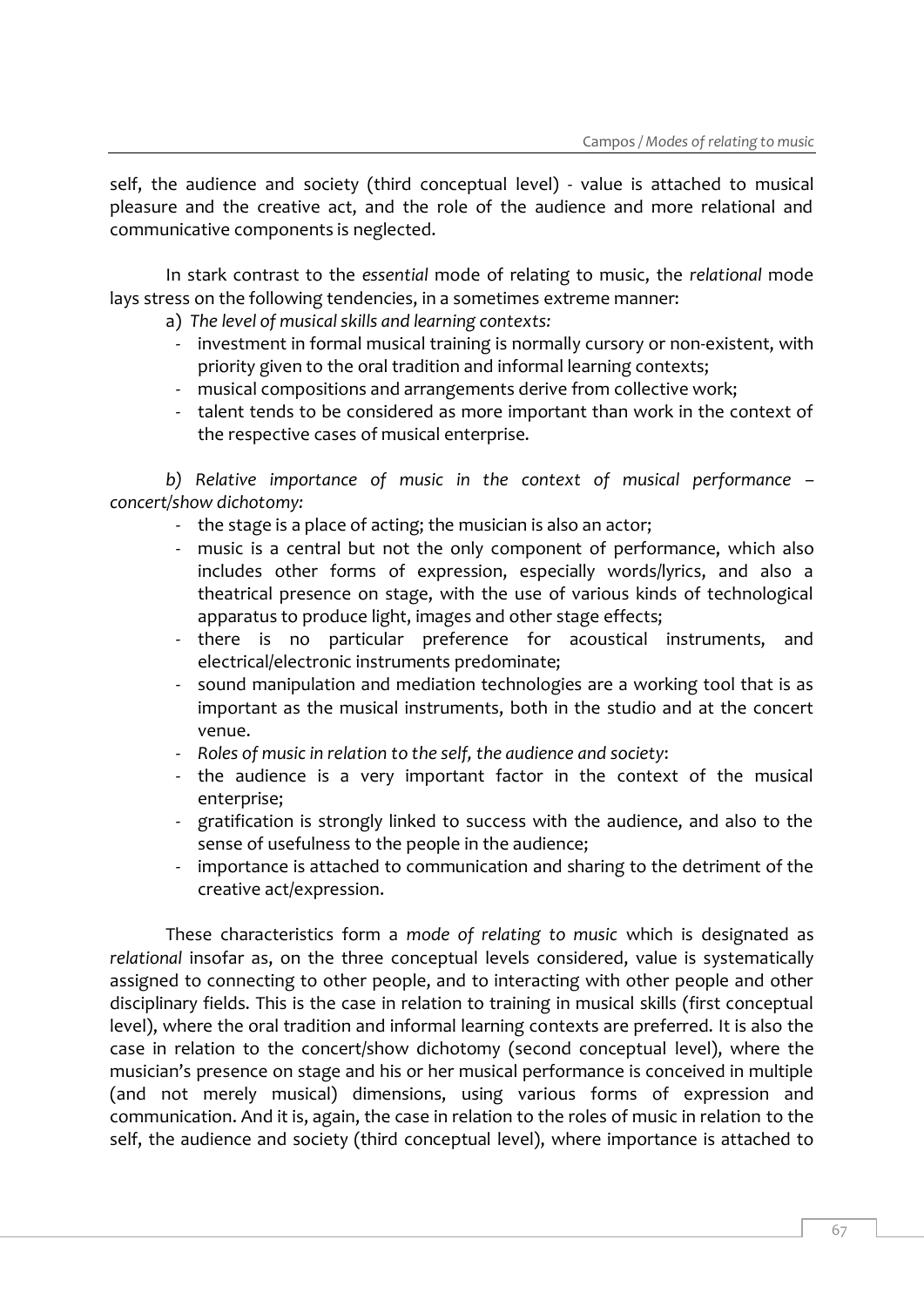communication and sharing to the detriment of the creative act, by assigning special value to the audience and identifying social recognition and the feeling of usefulness to others as the main factors of gratification.

These two *modes of relating to music (relational* and *essential)* were configured by polarizing characteristics along a *relational/essential* axis. However, this polarized configuration of the typology of *modes of relating to music* does not prevent us from considering hybrid types, such as the ones occurring when characteristics of the *essential* type are combined with others of the *relational* type or register values that might reflect a certain balance between the two extremes.

The choice of a polarized typology for *modes of relating to music* is not the only option. One alternative approach would involve identifying and assessing a larger number of *modes of relating to music* (four, five, six or even more), and defining and demarcating each of these *modes*, in order to reflect the diversity and plurality always to be found in the social sphere. Indeed, it is possible to calculate the precise number of possible different profiles. Considering the thirteen analytical dimensions adopted (eleven of which present a scale with three values, and two of which a scale with two values), we can extract no less than 708,588 possible profiles. This can be substantially reduced by considering only the three conceptual levels which are informed by these analytical dimensions (each of these levels presenting a scale with three values), but that still leaves a total of 27 possible profiles.

At the same time, it should be noted that the gradeability of most of the analytical dimensions considered is subject to variabilities deriving from a range of factors. In effect, the subjective nature of most of the dimensions under scrutiny helps to bring out the effects associated with the plural character of persons, in other words, of everything which, on the level of opinions and representations (and even of practices) is variable depending on context, and mutable not only over time but also depending on different situations and even moods. In short, these are analytical dimensions where the possibility of contradiction can be felt insofar as, given that the enunciation of preferences is at issue, mentioning one does not necessarily mean that its opposite is excluded. $8$ 

We are therefore well aware of the social variability which may be detected with regard to *modes of relating to music*. Analysis of real situations will undoubtedly make it possible to identify multiple profiles or configurations, resulting from the complex combination of factors. But this variability is an attribute of empirical data and not so much of theory. Theory should above all serve to analyse empirical data and not to confine it to a finite number of possibilities or types which, being necessarily limited, could never illustrate the full diversity of the real world. It was therefore considered to be more fruitful to construct a polarized typology, with a diversified range of dimensions which when crossed and when the respective concrete cases are read transversally will inevitably reflect the social diversity which, from a theoretical point of view, may be

I

 $\rm{^8}$ A propos of the sociological legacy of Pierre Bourdieu, Bernard Lahire (1998) proposes a critical and constructive reading where, very rightly, he has stressed the idea of the plural social individual, in other words, that people are not one-sided, and that their practices and opinions are variable depending on the contexts of interaction in which they are generated and expressed.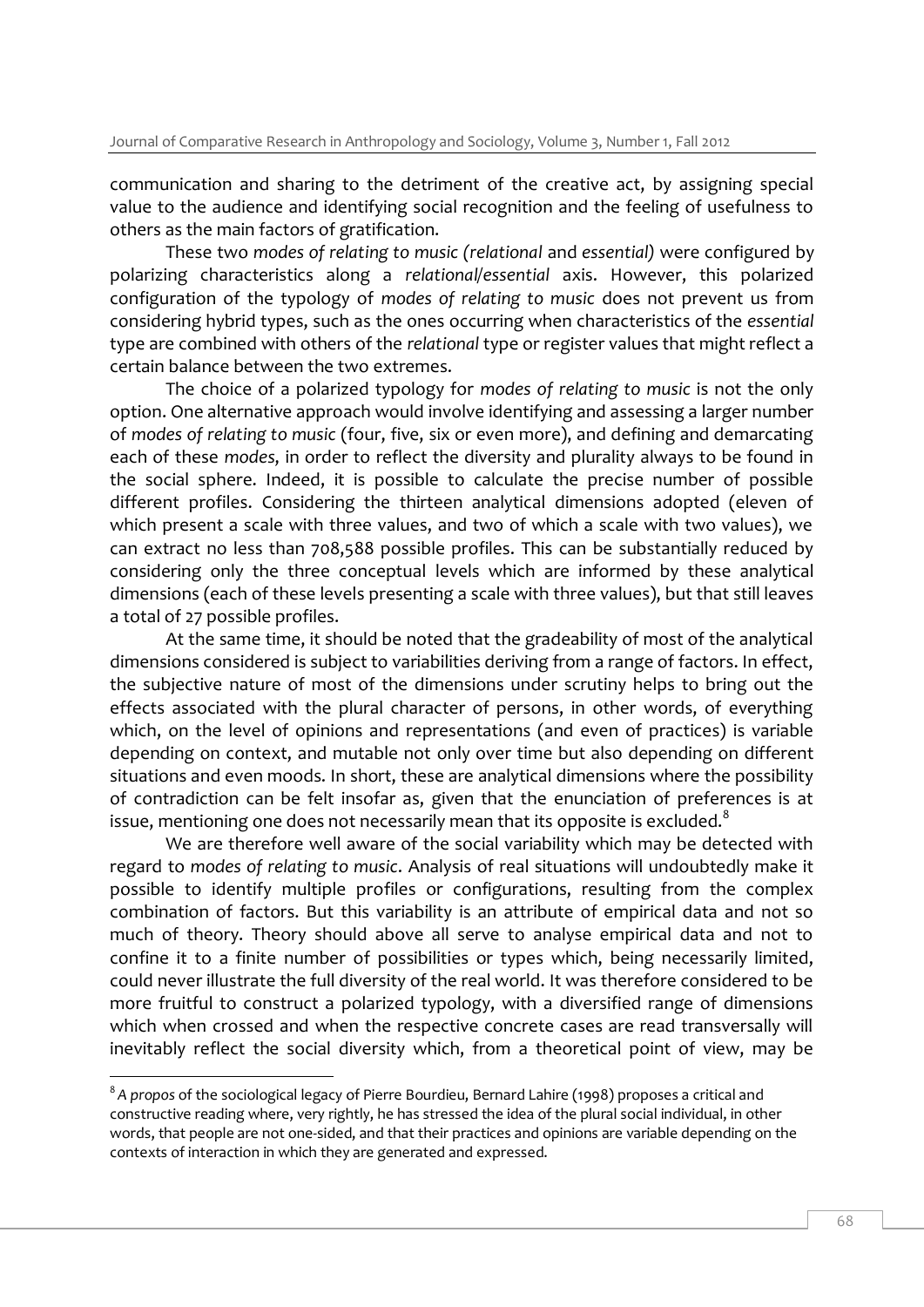considered as configurations of a hybrid type. More than fixing a finite set of *modes of relating to music*, the proposed typology identifies a set of analytical dimensions and establishes parameters for their main values, thereby providing a tool which serves to guide discussion about the axes around which variability or convergence is generated.

In essence, we are here applying principles long ago proposed by Max Weber (1979) in relation to constructing and working with concepts: the *ideal type*. This also means that the two *modes of relating to music* typified above do not have to be translated exactly as they are to empirical reality, but are instead intended to help in observing this reality, and in examining and analyzing the many different observable cases.

As a result of this theoretical status, the expression *modes of relating to music* will tend to be reserved for contexts of theoretical debate without reference to actual empirical situations, and the notion of *types* (of relationship with music) will be kept uppermost whenever we are dealing with procedures for operationalizing and measuring what objectifies the relationship with music in specific cases, in other words, for actual individuals.

In order to assess specific empirical situations on each of the three conceptual levels and in overall terms, it is necessary to construct an index that equates the thirteen analytical dimensions considered. This is not the place for a presentation or explanation of the technical and operational procedures involved in this process: suffice it to say that the possible values in each of the dimensions adopted were numerically codified and, using elementary arithmetic (sums and calculation of mean figures), an index of *modes of relating to music* was constructed, which was then recoded in the way presented in Table 3.

| Mean (between $x$ and $y$ ) | Modes of relating to music | Abbreviation |  |
|-----------------------------|----------------------------|--------------|--|
| 1.0 to 1.40                 | Relational                 |              |  |
| $>> 1.40$ to $1.80$         | Pro-relational-hybrid      | H/R          |  |
| $>> 1.80$ to 2.2            | Hybrid                     |              |  |
| $>2.20$ to 2.60             | Pro-essential hybrid       | H/E          |  |
| $> 2.60$ to 3.00            | Essential                  |              |  |

| Table 3. Index of modes of relating to music |
|----------------------------------------------|
|----------------------------------------------|

Despite the vicissitudes involved in these technical and operative processes (cf. Campos, 2008), construction of the index made it possible to undertake a clearer, more systematic and comprehensive analysis of the empirical cases observable in terms of *modes of relating to music*. Tables 4, 5, 6 and 7 show the distribution of the twenty four interviewees, aggregated by musical genre, and the five types of relationship with music identified, on each of the three conceptual levels and in terms of overall profile. These tables constitute a summary that was constructed by encoding the discourse produced in the course of a survey using interviews. For a detailed presentation of methodological issues and discussion of these empirical records, see Campos, 2008.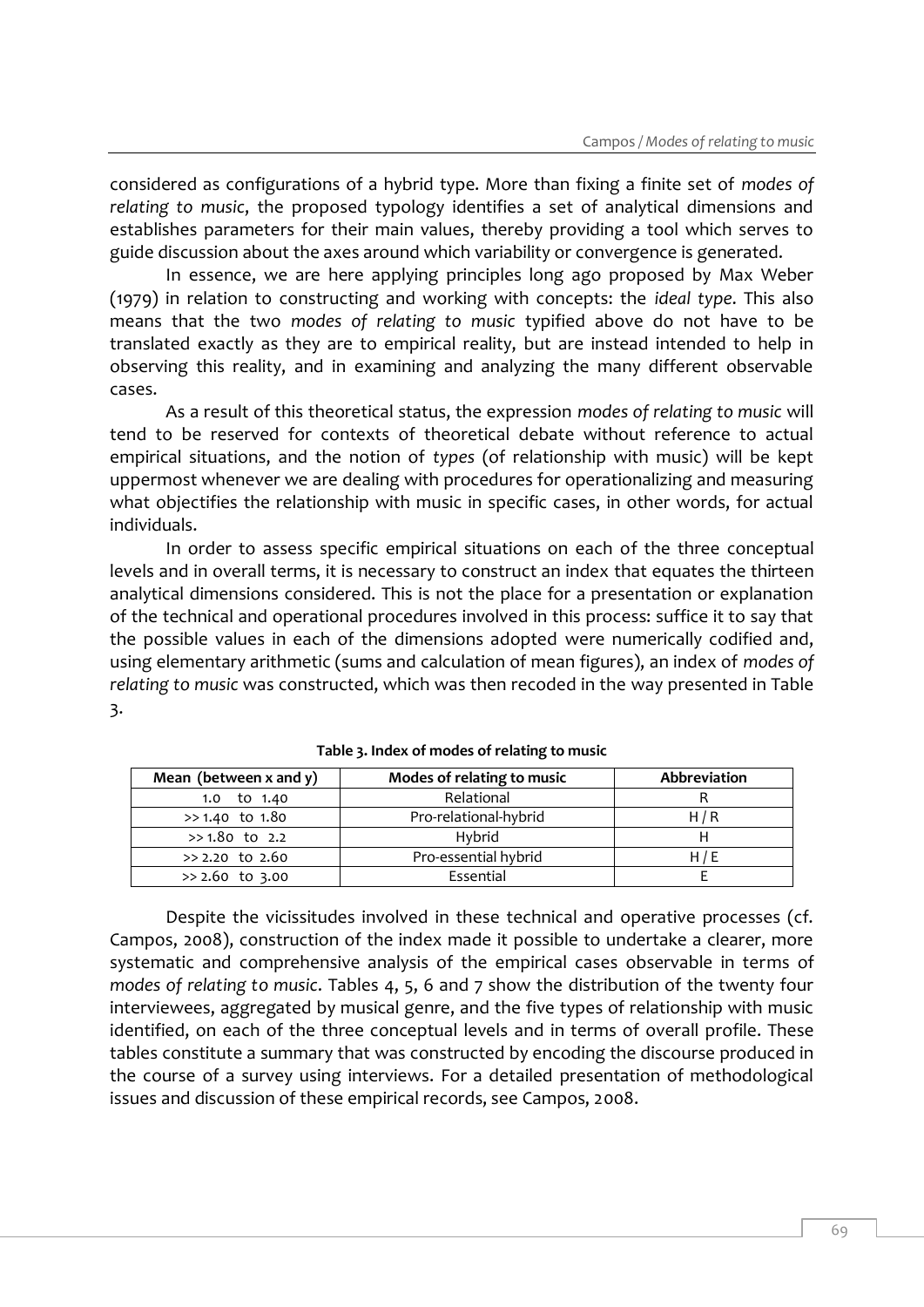| Modes of relating to<br>music<br><b>Musical genres</b> | Relational | Pro-<br>relational<br>hybrid | <b>Hybrid</b> | Pro-essential<br>hybrid | <b>Essential</b> |
|--------------------------------------------------------|------------|------------------------------|---------------|-------------------------|------------------|
| Jazz                                                   |            |                              |               |                         | 6                |
| Academic music                                         |            |                              |               | 3                       |                  |
| <b>Traditional Portuguese music:</b><br>non-fado       |            |                              |               |                         |                  |
| <b>Traditional Portuguese music:</b><br>Fado           | 4          |                              |               |                         |                  |
| Pop/rock                                               | 2          |                              |               | C                       |                  |

**Table 4. Musical genres by modes of relating to music: skills and musical learning contexts (figures represent the number of cases)**

On the level of skills and musical learning contexts (Table 4) we find a clear separation between different musical genres, especially when we exclude the two atypical cases in the field of pop/rock which, due to reasonable investment in formal learning and individual authorship of the musical compositions and arrangements, fall into the *pro-essential hybrid* type. These two cases apart, the other four musicians in the field of pop/rock and the four *fadistas* congregate around the *relational* pole (*prorelational hybrid* and *relational*), whilst the musicians from the fields of academic music, jazz and traditional Portuguese music (excluding *fado*) congregate around the *essential pole (pro-essential hybrid* and *essential*). It should be noted that the even distribution of the academic musicians between the *pro-essential* and *essential* types is due to the fact that three of them are devoted to performing a repertory composed by others (which, as one of the defining factors of this musical genre, excludes them from the authorship of compositions and arrangements).

| Modes of relating to<br>music<br><b>Musical genres</b> | Relational | Pro-<br>relational<br>hybrid | <b>Hybrid</b>  | Pro-essential<br>hybrid | Essential |
|--------------------------------------------------------|------------|------------------------------|----------------|-------------------------|-----------|
| Jazz                                                   |            |                              |                |                         |           |
| Academic music                                         |            |                              |                | 4                       |           |
| <b>Traditional Portuguese music:</b><br>non-fado       |            |                              |                | 2                       |           |
| <b>Traditional Portuguese music:</b><br>Fado           |            |                              | $\overline{2}$ | $\overline{2}$          |           |
| Pop/rock                                               |            |                              |                |                         |           |

**Table 5. Musical genres by modes of relating to music: the relative importance of music in the context of musical performance and the concert/show dichotomy (number of cases)**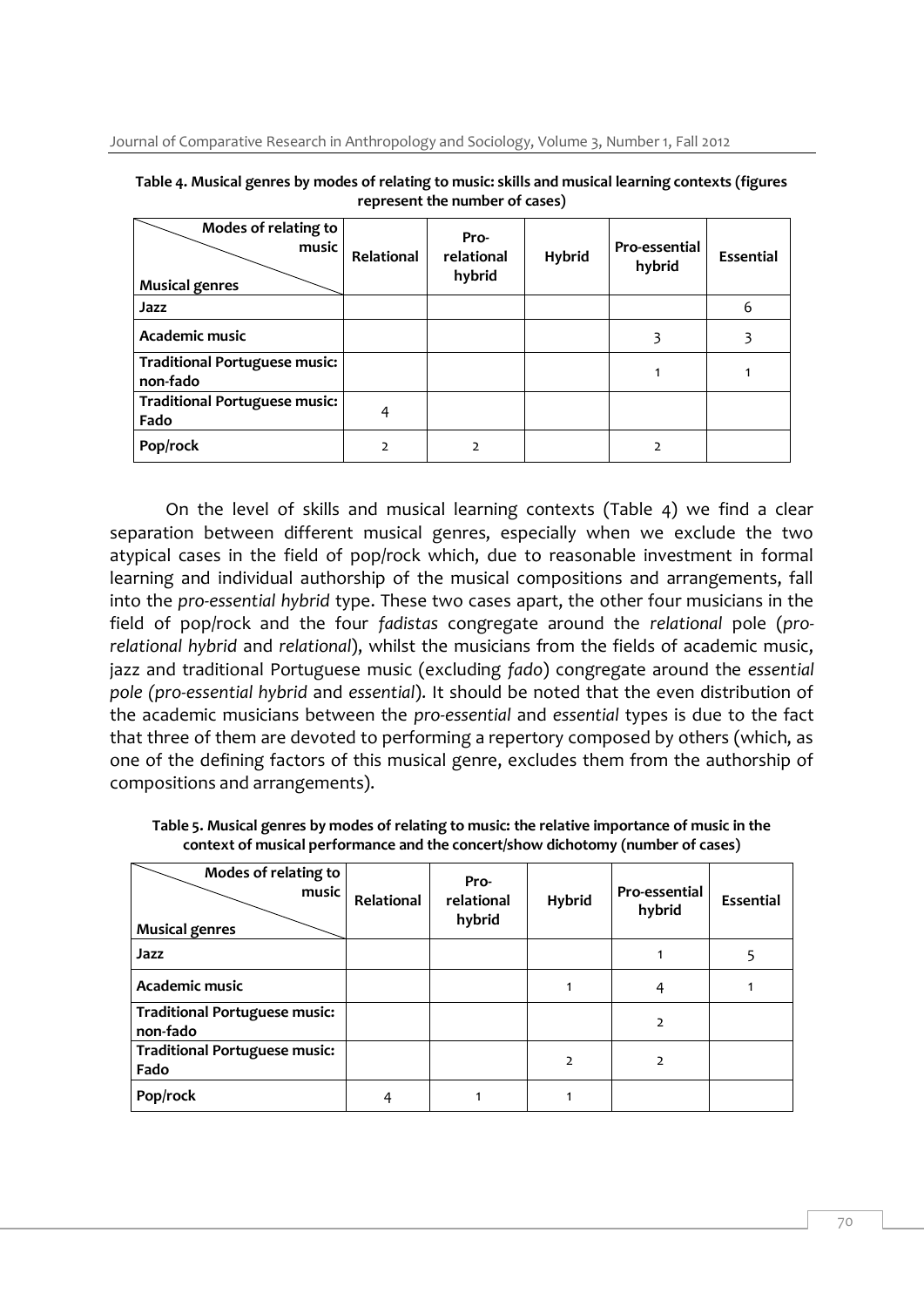On the second conceptual level (relative importance of music in the context of musical performance – concert/show dichotomy, Table 5), we find that although the field of pop/rock continues to present a degree of dispersal (between three types: *relational, pro-relational hybrid* and *hybrid*), the *relational* type is clearly dominant in this field. Academic musicians, in turn, reveal a greater degree of dispersal, between three neighbouring types, although with the *pro-essential hybrid* type clearly prevailing. *Fadistas* are distributed evenly between the *hybrid* and *pro-relational hybrid* types, while traditional musicians (excluding *fado*) are concentrated in the *hybrid pro-essential* type. Finally, jazz musicians are concentrated almost exclusively (with one exception) in the *essential* type.

| Modes of relating<br>to music<br><b>Musical genres</b> | Relational | Pro-<br>relational<br>hybrid | <b>Hybrid</b>  | Pro-essential<br>hybrid | Essential      |
|--------------------------------------------------------|------------|------------------------------|----------------|-------------------------|----------------|
| Jazz                                                   |            | $\overline{2}$               |                |                         | $\overline{2}$ |
| Academic music                                         |            |                              | $\overline{2}$ | $\overline{2}$          |                |
| <b>Traditional Portuguese music:</b><br>non-fado       |            |                              | $\overline{2}$ |                         |                |
| <b>Traditional Portuguese music:</b><br>Fado           |            |                              |                | 1                       |                |
| Pop/rock                                               | 6          |                              |                |                         |                |

**Table 6. Musical genres by modes of relating to music: roles of music in relation to the self, the audience and society (number of cases)** 

On the third conceptual level (roles of music in relation to the self, the audience and society; Table 6) we find more widespread dispersal, except for musicians from the pop/rock field who here too congregate to a strong degree around the *relational* pole. Most *fadistas* also fall into the *relational* type, although one atypically falls into the *proessential hybrid* type. Academic and jazz musicians are fairly dispersed, with academic musicians revealing a variability that runs the whole *relational/essential* gamut, and jazz musicians falling into every category except the *relational* type.

This third conceptual level appears to be that which departs furthest from the strictly musical, being indeed directly applicable to any other field of socio-vocational activity, in considering the social reflexivity of the actors in relation to the connections between music and a range of not specifically musical aspects. This is therefore a less circumscribed conceptual level, and perhaps more permeable to the logic of reflexivity which the different actors apply in the context of a more general appraisal of their life in society and their relationship with society, which, at least in part, may explain the greater degree of dispersal in three of the musical genres considered. In a certain sense, the dispersal discovered on this conceptual level suggests that music may be many things, not only depending on the musical genres performed in the context of an artistic career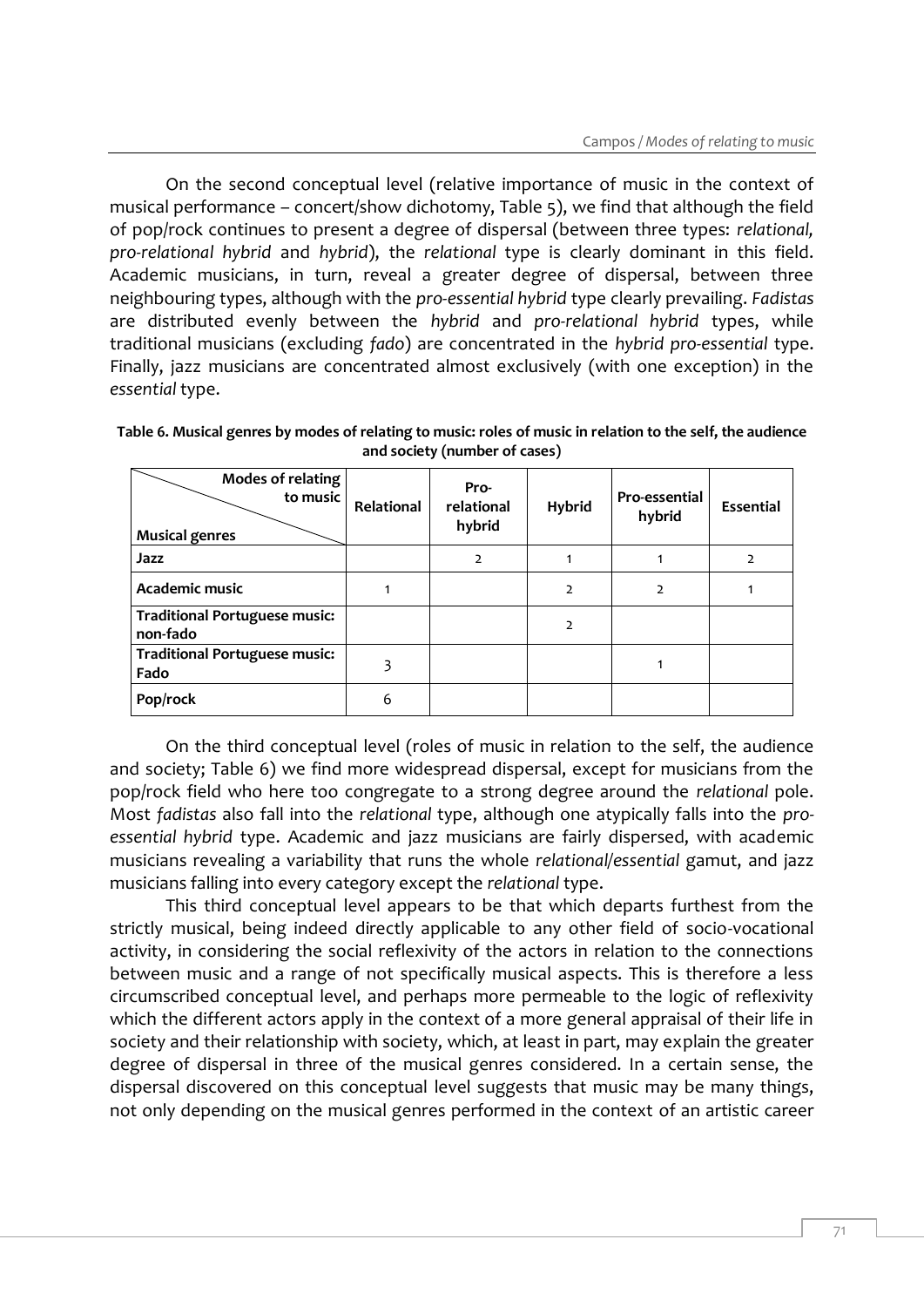but also depending on different and distinct socio-cultural characteristics relating to its diverse individual practitioners.

| Modes of relating to<br>music<br><b>Musical genres</b> | Relational | Pro-<br>relational<br>hybrid | <b>Hybrid</b>  | Pro-essential<br>hybrid | Essential |
|--------------------------------------------------------|------------|------------------------------|----------------|-------------------------|-----------|
| Jazz                                                   |            |                              |                | 3                       |           |
| Academic music                                         |            |                              |                | 4                       |           |
| <b>Traditional Portuguese music:</b><br>non-fado       |            |                              |                | $\overline{2}$          |           |
| <b>Traditional Portuguese music:</b><br>Fado           |            | $\overline{2}$               | $\overline{2}$ |                         |           |
| Pop/rock                                               |            |                              |                |                         |           |

**Table 7 Musical genres by modes of relating to music: overview (number of cases)**

Finally, in Table 7 (Musical genres by *modes of relating to music*) we find a fairly significant correspondence between musical genres and *modes of relating to music*. In fact, the overall assessment of *modes of relating to music* reveals that the pop/rock area falls into the *relational* and *pro-relational* types, *fado* is located in the *pro-relational hybrid* and *hybrid* types, traditional music (excluding *fado*) in the *pro-essential hybrid* type, academic musicians are rather more dispersed, spread between three types (*hybrid, proessential hybrid* and *essential*), though with the *pro-essential hybrid* type dominating, and jazz musicians fall into the *pro-essential hybrid* and *essential* types.

Interviewees in the fields of jazz and academic music are therefore those who most represent the *essential* type of relationship with music, although jazz musicians are more consistent in this than academic musicians. These groups are distinguished from each other insofar as academic musicians stray somewhat from the *essential* pole with regard to the social roles of music, where the *relational* tendency is of some importance, without being preponderant.

The interviewees in the pop/rock area form the group that best represents the *relational* type. As we have seen, they form the group which most unambiguously prefers the show format (to the detriment of the concert format), which, we should recall, means that the strictly musical level forms only one of the major dimensions in a broader set of performance and communicative practices. In addition, they most rarely, indeed very rarely, provide indicators pointing to the *essential* mode of relating to music, generating, to a large extent, indicators that reflect the *relational* mode (more extroverted and socio-centric), ranging from the informal contexts for musical learning to the predominance of communication and sharing over creation and expressiveness, and also the little importance attached to intra-musical factors in comparison to the value assigned to extra-musical factors with regard to personal gratification.

The interviewees working in *fado* also revealed a *relational* profile that is unambiguous on the level of musical skills (levels of training and learning contexts) and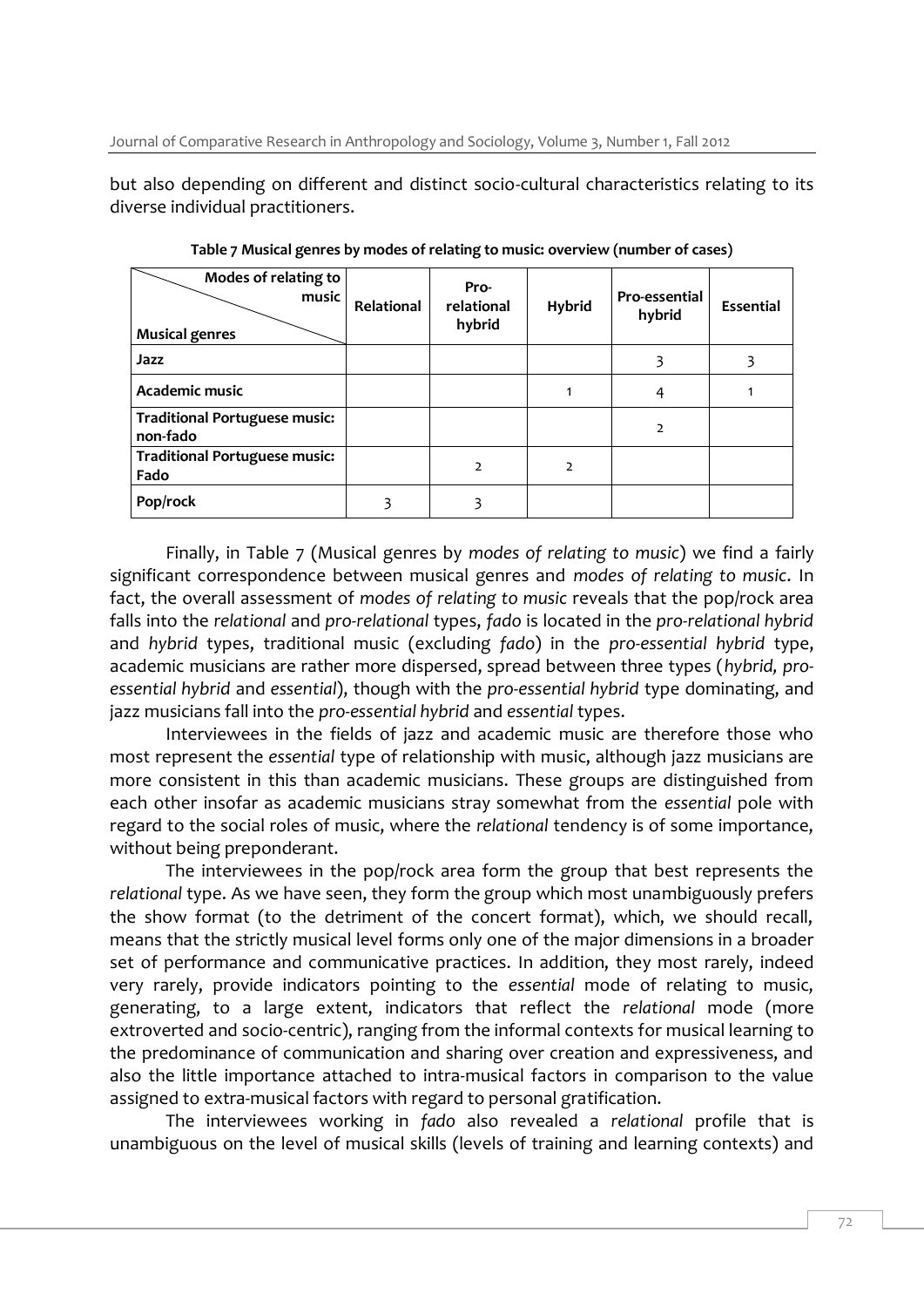also regarding to the roles of music in relation to the self, the audience and society. However, this group differs from the pop/rock group precisely with regard to the concert/show dichotomy: the musical instruments here are essentially acoustic and mediation limited, with a clear preference for live performance and for the value of authenticity, whilst the presence on stage reveals a balance between the logic of acting and that of non-acting. In the field of fado, it is only the very great importance of poetic expression, of the semantic content of the lyrics, which introduces an element of the logic of the show into a domain otherwise given over to the logic of the concert.

Finally, the two interviewees in the field of traditional Portuguese music (excluding fado) reveal a *mode of relating to music* of the *pro-essential hybrid* type: more *essential* in the levels of the concert/show dichotomy and the musical skills and learning contexts, and more *relational* in the level of the social roles of music.

#### **Points for discussion**

1] It may be concluded, from the analysis carried out, that different musical genres are associated with distinct modes of relating to music. Not only did the different sample groups turn out to be internally coherent to a reasonable degree, in other words, there were significant affinities between the interviewees from each of the musical genres considered, but there were also important differences between the different musical genres, with regard to the objective dimensions of the relationship with music and also with regard to the subjective dimensions of the same relationship, which can be systematized using the concept of modes of relating to music.

Either to explain themselves or else to explain how they wish to be thought of, the different interviewees in each musical genre use similar cultural references, showing that they share a single universe of values, symbolic and cultural references. Now, this is what we mean when we talk about *modes of relating to music*.

Although the term "essential" is used to designate one of the *modes of relating to music*, this analytical tool is not designed to find any supposed intangible meaning in the music, or to elucidate an essentialist relationship with music.

In constructing a typology of *modes of relating to music*, the aim was to systematise and uncover the different ways in which people (the musicians, in this study) conceive of and interpret their relationship with music, in other words, the aim was precisely to reveal configurations of a cultural nature. Cultural configurations which are woven on the complex web of social inclusion/integration in which they take shape and establish themselves as significant to their respective protagonists. We might say that the universes of reference, accounting for the relationship which the interviewees have with music (or with which they wish to be identified) are differentiated in accordance with the different musical genres and that these universes, in outline, may be summarized and identified through the typology of *modes of relating to music* that was constructed and is proposed as an analytical tool.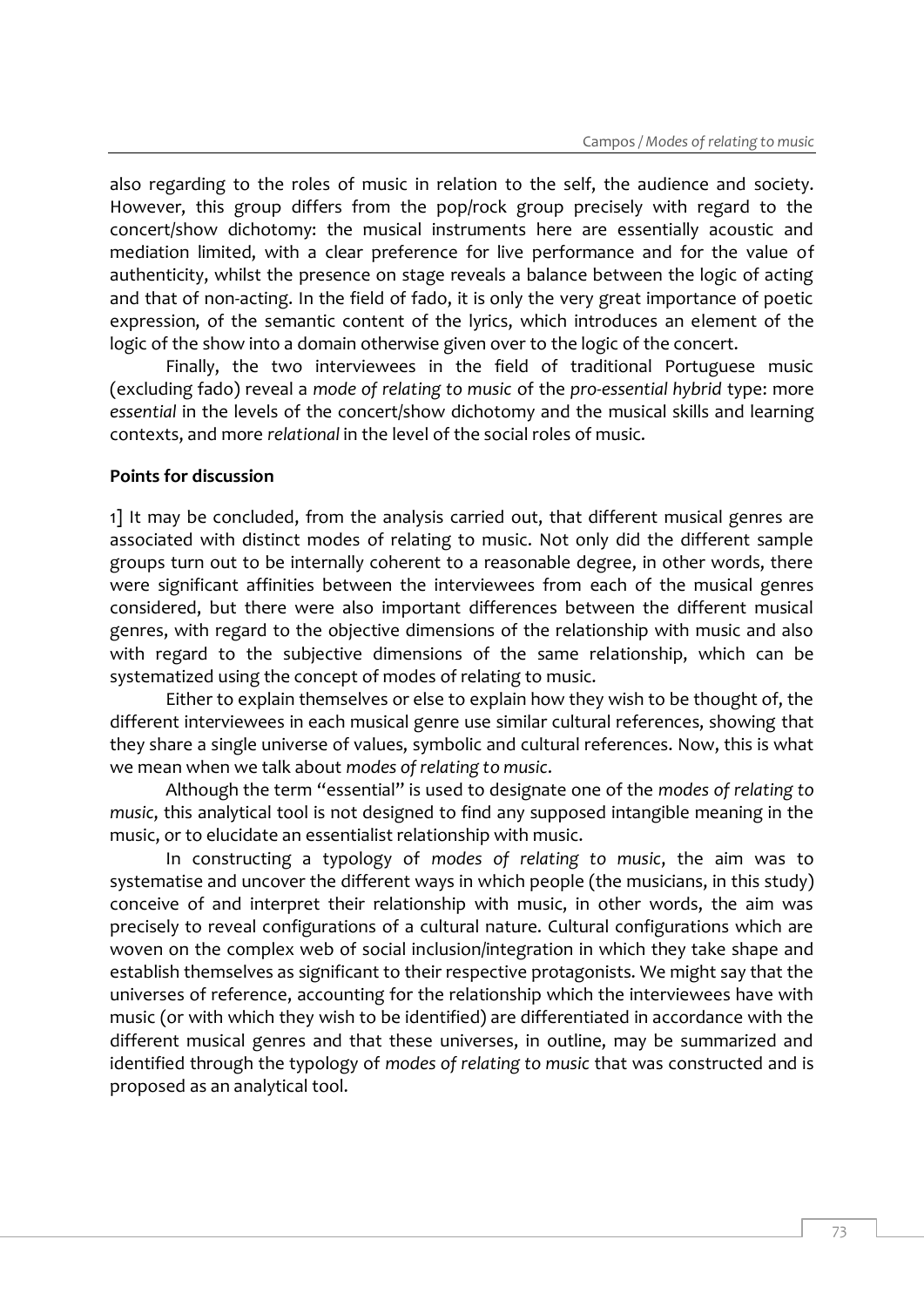2] In the essence of its substantive, analytical and operative content, the typology of modes of relating to music may constitute a conceptual tool whose potential is not exhausted in the field of music. Although constructed with a specific field in mind (music), the typology appears to be similarly appropriate for analysis of various other fields of cultural production (both in the arts and also in intellectual and scientific work), with some necessary adjustments to content and operationalization on terms appropriate to the specific features of each field.

The clearest way to indicate the potential transposability of this typology to other fields of cultural production is to focus on its conceptual core: the polarization of values along a relational/essential axis and the three conceptual levels which provide the substance and structure of its operationalization.

For two of these conceptual levels (skills and learning contexts; roles of cultural production in the relation to the self, the audience and society), there will be no real difficulty in making the adaptations and adjustments needed for other areas of cultural production. Indeed, any area of cultural production (intellectual or artistic) involves learning processes which may be formalized to a greater or lesser degree. This may also be associated with different learning contexts, together with different degrees of institutionalization and different types of accreditation. On the individual level, varying levels of investment and daily involvement in pursuit of the practices will be found. It is easy to conceive of a similar approach to the group of dimensions for the roles of cultural production in the relation to the self, with audiences and in society, considering here too the essence of the analytical dimensions proposed in relation to music: elements of gratification relating to audiences (peers, the consumer audience in the strict sense, the institutional audience and the specialist critics), and also representations concerning the social roles of the practices.

The second conceptual level (concert/show dichotomy) appears less directly transposable to many of the multiple areas of cultural production. But the difficulty is more apparent than real, insofar as it seems to be rooted much more in the immediate impact of its abbreviated designation (concert/show dichotomy) and also in the specific elements of the analytical dimensions which operationalize it (conception of the stage/concert platform and of musical performance, the importance of the texts sung, musical authenticity), than in what is really fundamental in terms of its conceptual meaning: the tendency of the practices to be more one-dimensional or multidimensional, in other words, the greater or lesser degree to which they are centred on a given area of cultural production or discipline (the strictly musical field in the case of this study). Even if we think of an area as apparently different as scientific production, it is possible and makes sense to identify practices or, indeed, postures (epistemological) which guide practices more strongly based on a given disciplinary area and others which tend to be more inter-disciplinary (and even others which are transdisciplinary). Moreover, it is possible and it makes sense to identify such divergence of postures because they normally reflect a different relation with the scientific disciplines, for instance, different socio-institutional environments for the dissemination of scientific practices and findings, or, more importantly, generate different types of findings, namely different levels of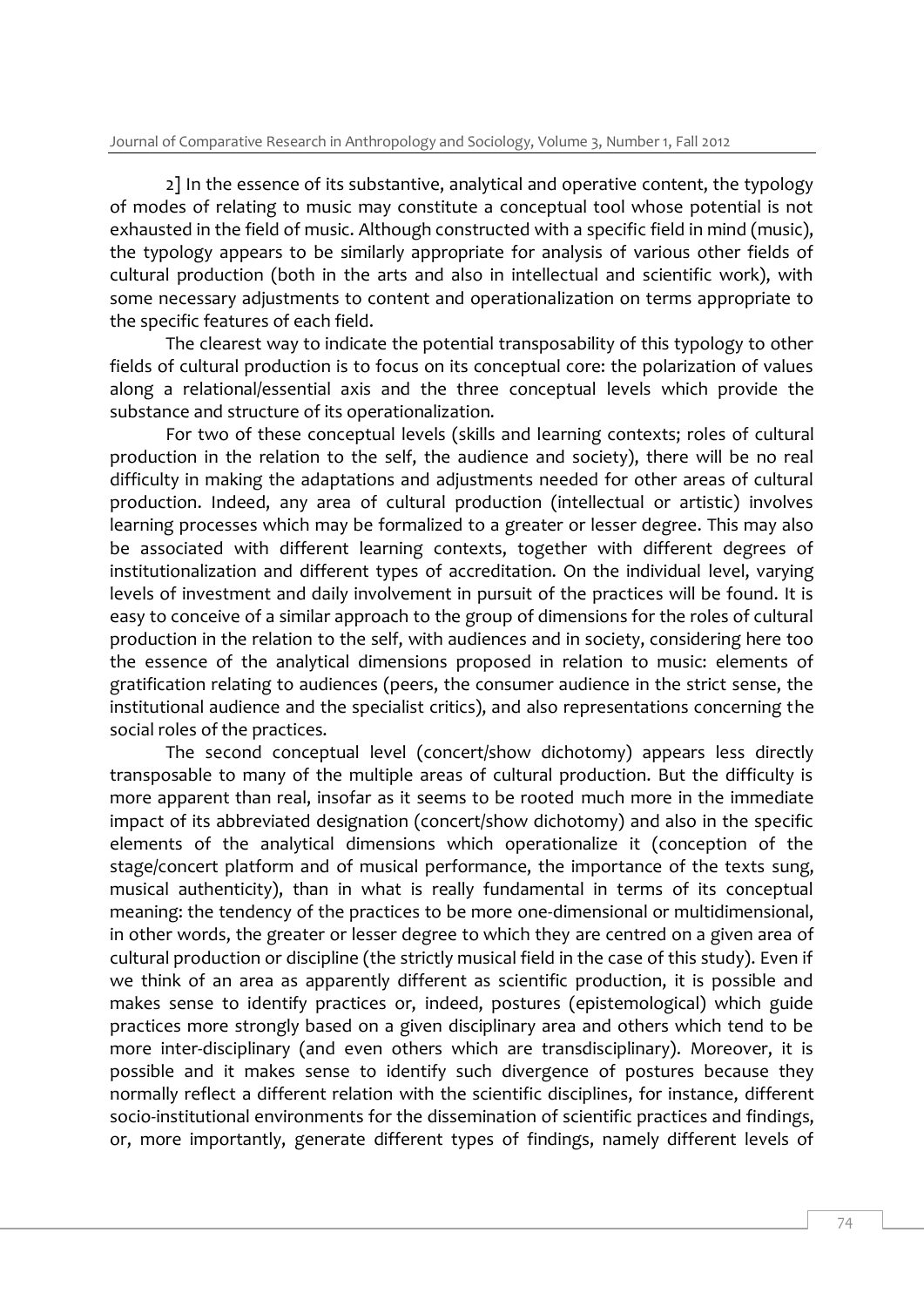depth and different levels of communicability, or, in the terminology proper to the typology proposed in the present study, they are more *essential* or more *relational*.

Indeed, for any of the three conceptual levels considered, it makes sense to polarize the values that they may assume along the essential/relational axis, without prejudice to the possibility of contemplating hybrid values or types.

3] Another area where the typology of modes of relating to music may be applied is the universe of listeners, including both regular consumers of musical products and people in general. Clearly, adaptations will be needed here. One of them seems obvious: the terms of the relationships posited will have to be inverted, transposing the standpoint of the producer to that of the receiver/participant, irrespective of their specific profiles or special aspects.

We know that people invest in music. They invest financially in the purchase of phonographic recordings and reproduction equipment, in tickets to shows and concerts and, sometimes, in musical instruments and training, as well as in specialist literature. In these contexts, they mobilize multiple resources (economic, but also emotional, cognitive, cultural and social), the most important of which is perhaps the time spent in enjoying music, irrespective of its form. But what is the return from these investments? What is happening in terms of social practices, and relational, emotional and cognitive experiences which derive particularly from these investments? Whatever it is that is reinforcing, inverting or altering the respective system of dispositions (habitus) permanently being updated, it is believed that the typology of modes of relating to music could constitute a particularly fertile analytical tool for accounting for this. This potential will undoubtedly require considerable adaptation, in particular with regard to the analytical dimensions to operationalize it.

In any case, the main obstacle in the way of activating the typology of modes of relating to music in the field of musical enjoyment is perhaps the great transversality of the listeners in relation to different musical genres. In the study, we had the occasion to observe that some of the interviewees are or were themselves transversal, devoting themselves to several musical genres, even in their capacity as professional musicians. Now, in the case of most listeners, we may safely say that they consume different musical genres, although the level of regularity for each type of consumption may vary, and there may even be instances of great exclusivity.

However, what we are enquiring into here is not so much the existence of a universal and totally consistent correspondence between modes of relating to music and the preferred practice of a given musical genre. The question is rather to establish a relationship between the different musical genres consumed and the mode of relating to music which tends to be established most in the enjoyment of each one of them. Individuals are plural, and this is known to be the case even through personal experience, namely with regard to musical consumption, and not only in relation to the diversity of musical genres consumed but also the actual forms in which they are enjoyed or, in other words, in terms of modes of relating to music.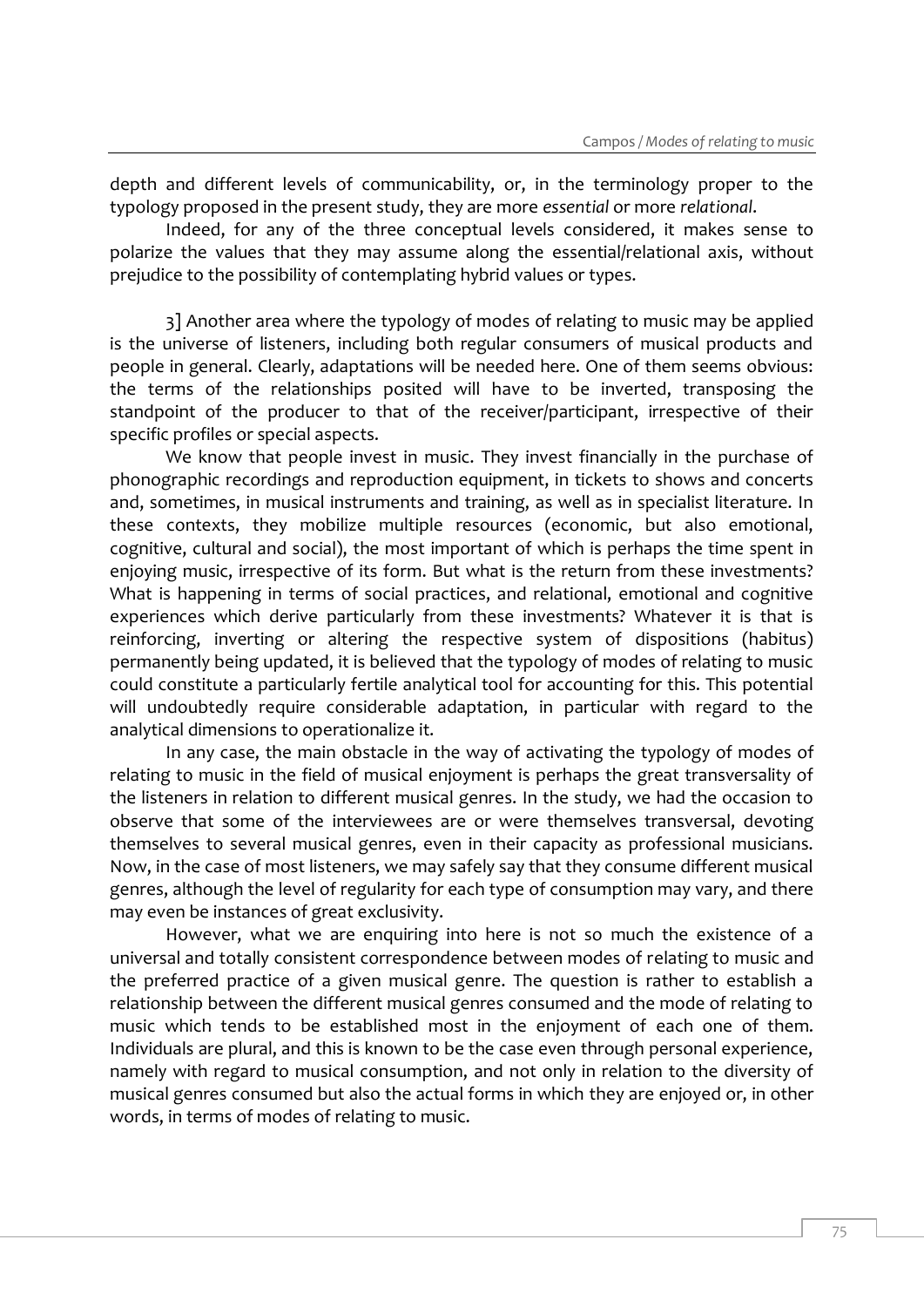Actual personal experiences suggest that expectations and forms of feeling and living a musical experience vary depending on the type of music, and that it is normal or even common to activate not only one of the various forms of enjoying music, although one or more of these forms may have preferential status.

Now, it seems reasonable to consider that the different modes of relating to music experienced by each person have some relationship with different musical genres. In any case, we may say that, for most musical listeners, musical practices constitute a complex network of relations between musical genres, times, spaces and forms of consumption for which the proposed typology may constitute a particularly fertile analytical tool in setting the parameters for connections and outlines. In short, using the typology constructed in this study to account for modes of relating to music on the part of listeners means setting parameters for different times, spaces and forms of enjoying music, which very probably connect in a congruous manner with different musical genres.

4] It should be stressed that the shape of the relationship established between musical genres and modes of relating to music, which we naturally advance as providing an accurate picture and as one of the substantive products of this study, is not its only relevant product. As a matter of fact, its role was essentially instrumental, in terms of the strategic design that made it possible to organize a route for sociological investigation on a consistent basis and, therefore, an intense dialogue between theoretical questions and problems, on the one hand, and observable empirical situations on the other.

However, the most relevant substantive product of this study is the actual concept of *modes of relating to music*, which is organized into three conceptual levels (skills and learning contexts; the relative importance of the music in the context of the musical performance; and the roles of music in relation to the self, the audience and society) which can be operationalized so as to guide the analysis of empirical situations around the relational/essential axis, whether or not these situations are grouped around musical genres.

It is worth explaining the main virtues presumed to be present in the concept of *modes of relating to music*. Its purpose is not merely to typify and account for certain variables, such as the times, spaces and forms in which music occurs, taken as relatively independent, correlating them to the socio-cultural profiles of the actors. It constitutes a form of considering a diversified range of specific dimensions of musical practices, integrating them as a consistent analytical unit. By internalizing and systematically organizing this set of dimensions, the concept makes it possible to differentiate and qualitatively substantiate the relationship which people establish with music (either in the creation of musical objects or in regarding the enjoyment of music).

In essence, the concept of *modes of relating to music* explains the structure shape of the dispositions that act most directly (as principles generating perceptions, appreciations and actions) in musical contexts. In short, this is an analytical tool which can assess practices and representations implied in relations with music and, subsequently, analyze the setting of parameters on processes of updating the habitus in the musical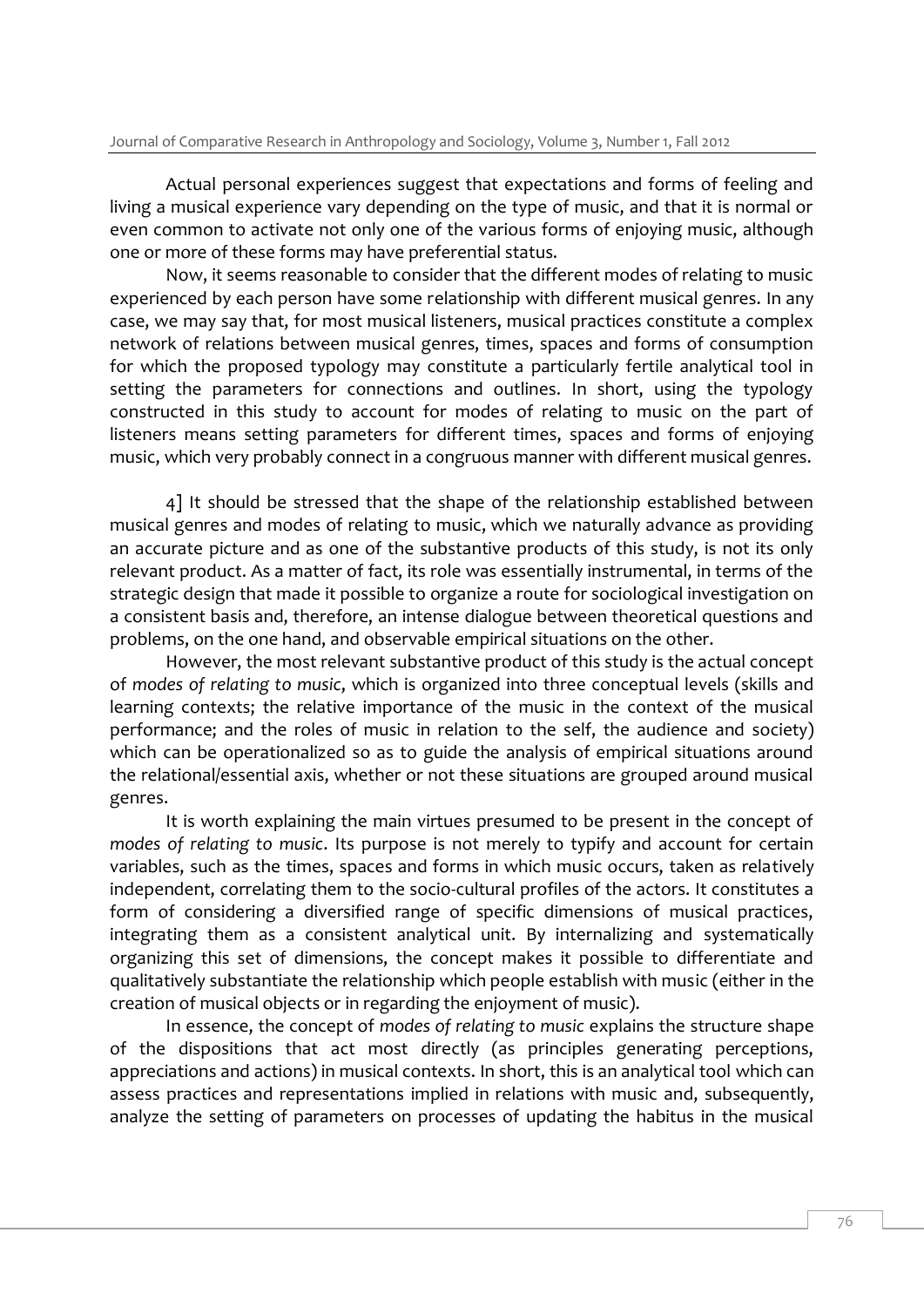field, namely on the cognitive, educational, relational and reflexive levels, and also equate virtual relations with other spheres of social life.

5] In connection with possible relations between modes of relating to music and other spheres of social life, we should recall that describing is not the same as explaining, and it is worth stressing that the proposed typology is essentially an analytical tool with which to describe certain aspects regarded as relevant on the level of relations which people establish with music.

It is clear that the relationship – presumed and detected – between musical genres and modes of relating to music may be set out on an explanatory level, namely by introducing the notion of "habitus" (Bourdieu, 1972) with regard to musical genre. This notion can be substantiated, for instance on the basis of one of the objective indicators which has disclosed significant power of discrimination, connecting almost systematically in a congruous manner with the relational and essential modes of relating to music: the level of formal musical learning.

In effect, the level of formal musical learning proved to be far from being reduced to a strictly formal question, or even a question of mere social prestige normally associated with the holding of qualifications. Formal accreditation of musical learning grants a certain guarantee or, at least, a certain additional worth, a certain skill validated by the market of professional music making. Very probably, this certification identifies different levels of mastery in the field of musical techniques, codes and languages. It makes sense to think that this can restrict or broaden the field of objective possibilities of musical production, and, at the same time, restrict or broaden the subjective field of aspirations and ambitions regarding different possibilities in terms of standards of musical work.

But this is still vague. We would have to find the factors that explain the option for different musical genres, and for the greater or lesser investment in formal musical learning. Some of these factors (that are believed to be multiple and diversified) emerge, in fact, from the analysis conducted here. Investment in formal musical learning, that seems to be a case of the earlier the better, seems to depend to a large extent on the socio-family context of origin. Personal commitment to this learning seems to be connected to a strong relationship with the musical instrument and the actual sound, control of which (of the instrument and the sound) the learner seeks to carry to the highest levels, not only to optimize creative expressiveness, but also to ensure that this can be done, because the market is very competitive and there is room only for the best.

About the option for different musical genres, there are also a number of apparently decisive factors. In the first place, family music-making traditions (a family habitus) which, with the exception of jazz, proved to be strongly connected to the musical course taken by the interviewees. And also factors of a more subjective nature. This is the case of the value attached to national heritage (poetic production, instruments and musical structures) with regard to traditional Portuguese music. And it is also the case of the value attached to a more erudite musical heritage in the case of academic musicians, with a view to a sublime expression of communication, and a more popular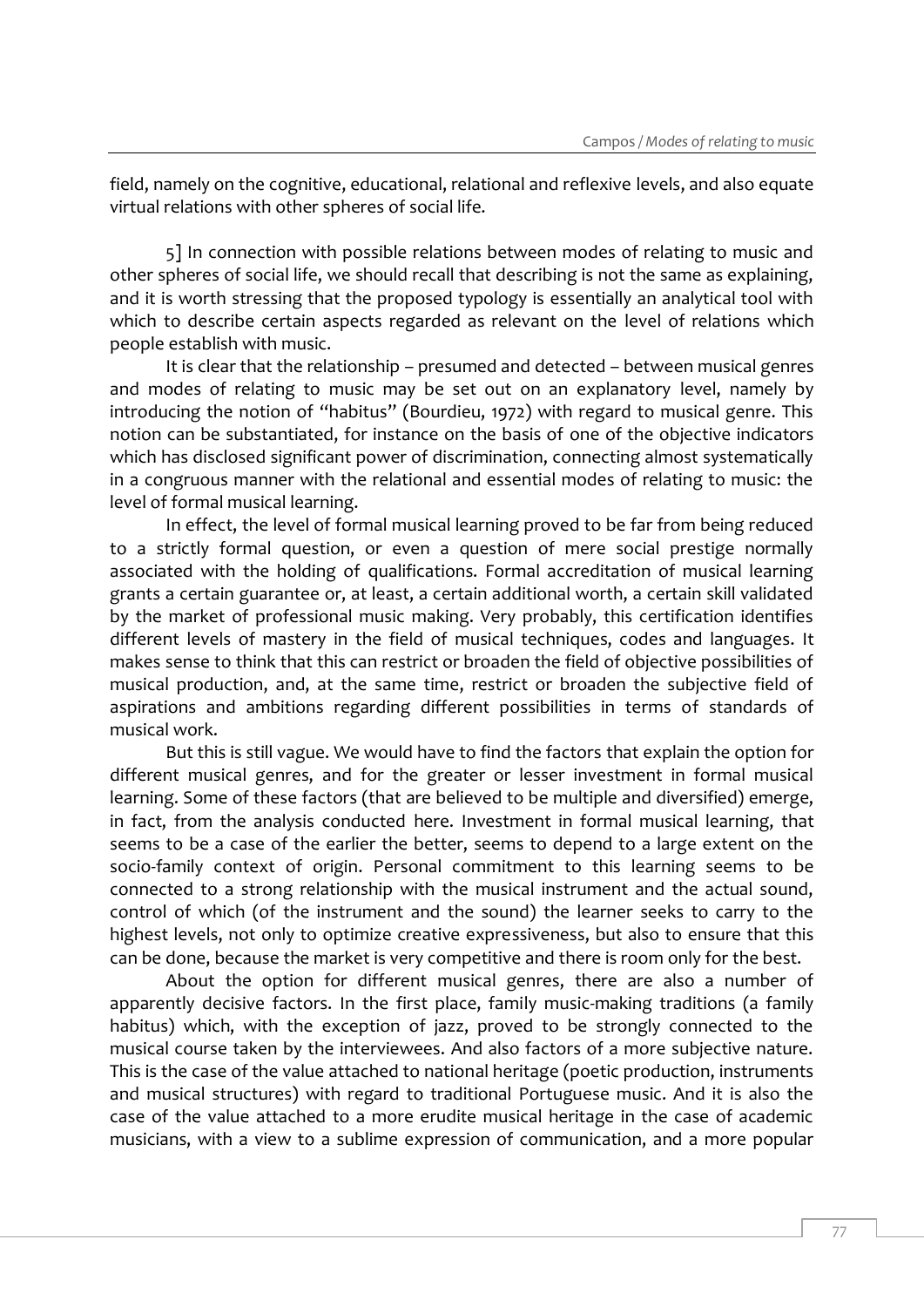heritage, with a view to a more direct form of communication, more at home in the media, in the case of pop/rock. Finally, it is also the case of the value attached to spontaneity, risk and a creative expressiveness closely connected to personal enjoyment, on the one hand, and (musical) transculturalism, on the other hand, in the case of musicians opting for jazz.

Amongst other possible factors, these factors may be regarded as clues for considering working hypotheses which are particularly fertile in explaining the economy and management of modes of relating to music.

Anyway, it is worth noting that they belong to a somewhat circular logic, around topics and issues developed in this study, in other words, as dimensions of the concept of modes of relating to music, these factors themselves constitute whatever emergence or prevalence we seek to explain.

It is clear that the set of thirteen analytical dimensions considered, certainly includes some that are more crucial than others, and it makes sense to admit that some explanatory factors are contemplated in the actual concept of *modes of relating to music*. Anyway, the search for heuristic principles should be based on theory and, in the domain of empirical investigation, should be governed by a methodological strategy capable of revealing either cause-effect relations or concomitant variations anchored in a given conceptual pole, on pain of being limited to revealing spurious relationships.

Now, the fact is that the search for principles capable of explaining the emergence, or even the prevalence, of one or other mode of relating to music was far from being a central aim of this study, and pursuit of this aim would involve not only a more systematic effort towards conceptual and analytical exploration geared to this specific purpose, but it would also merit a broader empirical universe which could be subject to quantitative and generalizable treatment, insofar as it is believed we are dealing with a complex network of densely articulated dimensions, and not a strict set of explanatory factors.

#### **Conclusion**

In short, one may say that different musical genres are associated with distinct modes of relating to music. Either to explain themselves or else to explain how they wish to be thought of, the different musicians in each musical genre use similar cultural references, showing that they share a single universe of values and of symbolic and cultural references.

However, the concept of *modes of relating to music* can be used as a guide to analyse empirical situations whether or not these situations are grouped around musical genres.

The concept considers a diversified range of specific dimensions of musical practices, integrating them as a consistent analytical unit. By internalizing and systematically organizing a large set of dimensions, the concept makes it possible to differentiate and qualitatively substantiate the relationship which people establish with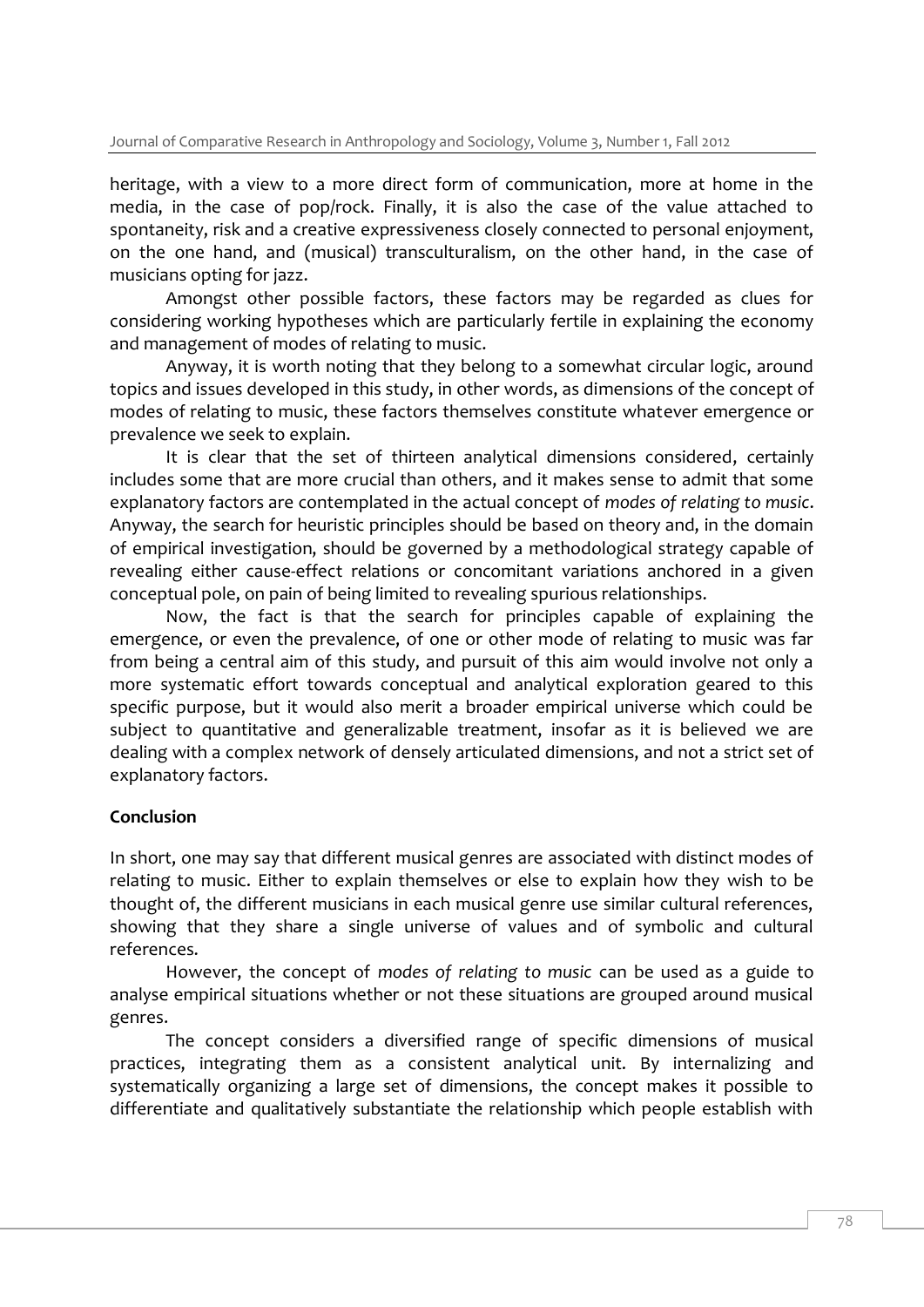music (either in the creation of musical objects or on the level of the consumption and enjoyment of music).

In essence, the concept of *modes of relating to music* explains the structure shapes of the dispositions which act most directly (as principles generating perceptions, appreciations and actions) in musical contexts. In short, this is an analytical tool which can assess practices and representations implied in relations with music, and, subsequently, analyze the setting of parameters on processes of updating the habitus in the musical field, and also equate virtual relations with other spheres of social life.

Furthermore, with some necessary adjustments to the specific features of each field, we believe that the concept of modes of relating to music can be used to analyse other fields of cultural production (both in the arts and also in intellectual and scientific work).

#### B I B L I O G R A P H I C A L R E F E R E N C E S

Bourdieu, Pierre (1972), Esquisse d'une Théorie de la Pratique, Geneva, Librairie Droz. Campos, Luís Melo (2008), Músicas & Músicos. Modos de Relação, Lisboa, Celta Editora. Campos, Luís Melo (2007), "A música e os músicos como problema sociológico", Revista Crítica de Ciências Sociais, n. 78, Coimbra, CES.

Contador, António Concorda (2001), Cultura Juvenil em Portugal, Oeiras, Celta Editora. Goffman, Erving (1983), A Representação do Eu na Vida Cotidiana, Petrópolis, Editora Vozes.

Hennion, Antoine (1981), Les Professionnels du Disque, Paris, Editions A.M. Métailié.

- Lahire, Bernard (1998), L'Homme Pluriel: Les Ressorts de l'Action, Paris, Nathan, Essais & Recherches.
- Peterson, Richard A. (1997), Creating Country Music: Fabricating Authenticity, Chicago/ London, University of Chicago Press.
- Santos, Maria de Lourdes Lima dos (2002), "Amador ou profissional?... Peças de um puzzle", OBS, Publicação Periódica do Observatório das Actividades Culturais, 11.

Weber, Max (1979), Sobre a Teoria das Ciências Sociais, Lisboa, Editorial Presença.

**Luís Melo Campos** has a Ph.D. in Sociology (ISCTE-IUL, 2007). He is researcher at the CIES-ISCTE-IUL (Lisbon, Portugal) and lecturer in Research methods, Social Classes, Sociological Theory and Social Development at the Department of Sociology of University of Évora (since 2009). Over the past years he has developed research in the following sociological areas: local and global development, labour market, social classes and family studies; and more recently sociology of music.